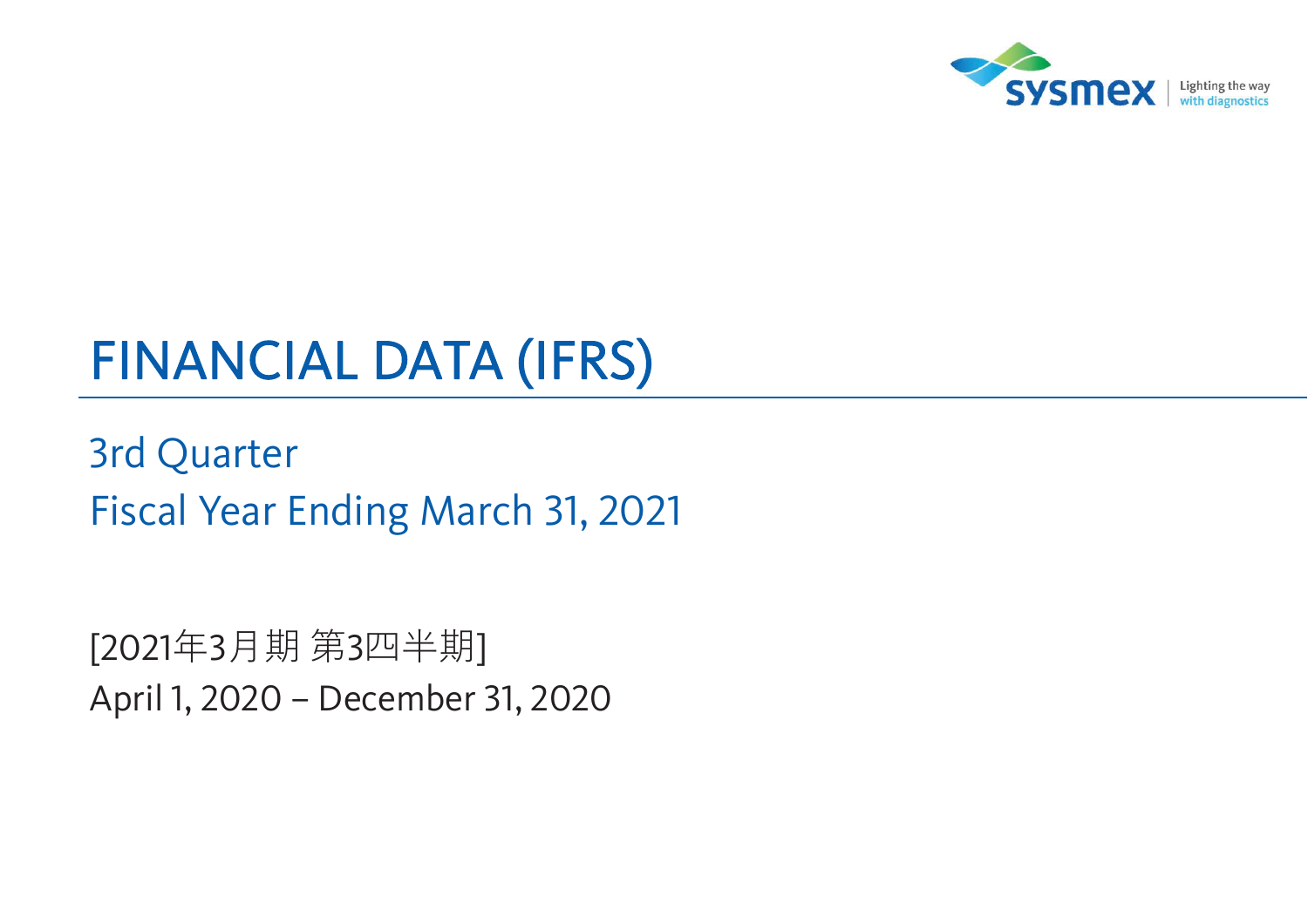### **日次 CONTENTS**

| 連結決算概要/Financial Summary (Consolidated)                                        |    |
|--------------------------------------------------------------------------------|----|
| 連結財政状態計算書/Consolidated statement of financial position                         |    |
| 連結損益計算書/Consolidated statement of income                                       | 5  |
| 連結キャッシュ・フロー計算書/Consolidated statement of cash flows                            | 6  |
| 地域別・事業別・品目別売上高/Net Sales by Destination, Business and Product type             | 8  |
| 地域別・事業別売上高/Net Sales by Destination and Business                               | 9  |
| 地域別・品目別売上高/Net Sales by Destination and Product type                           | 12 |
| 所在地別売上高および営業利益の状況/Net Sales and Operating Income (Loss) by Geographical Region | 13 |
| 関連データ/Associated Data                                                          | 14 |
| 会社概要/Corporate Data                                                            | 15 |

#### **補足事項 Notes**

2018年3月期第3四半期にシスメックス・ビオメリュー株式会社の合弁を解消しました。 In the third quarter of the fiscal year ended March 31, 2018, the joint venture Sysmex bioMérieux Co., Ltd., was dissolved. 2018年3月期第1四半期にオックスフォード ジーン テクノロジー アイピー リミテッドを子会社化しました。 In the first quarter of the fiscal year ended March 31, 2018, Oxford Gene Technology IP Limited became a subsidiary. 2018年3月期第1四半期にシスメックス タイワン カンパニー リミテッドによる直接販売・直接サービスを開始しました。 In the first quarter of the fiscal year ended March 31, 2018, Sysmex Taiwan Co., Ltd., commenced direct sales and service. 2017年3月期第1四半期に株式会社理研ジェネシスを子会社化しました。 In the first quarter of the fiscal year ended March 31, 2017, RIKEN GENESIS Co., Ltd., became a subsidiary. 2017年3月期よりIFRSを適用し、2017年3月期第1四半期からIFRSに基づき開示しています。 From fiscal year ended March 31, 2017, Sysmex adopts IFRS and disclose financial information based on IFRS from the first three months of the fiscal year ended March 31, 2017.

#### **注意事項 Cautionary Notes**

本資料のうち、業績見通し等に記載されている各数値は、現在入手可能な情報による判断および仮定に基づき算出しており、判断や仮定に内在する不確定性および今後の事業運営や内外の状況変化により、実際の業績等が見通しの数値と大きく異なる可能性があります。 This material contains forward-looking statements about Sysmex Corporation and its group companies (the Sysmex Group). These forward-looking statements are based on current judgments and assumptions of the Sysmex Group in light of the information currently available to it, and involve known and unknown risks, uncertainties and other factors, including but not limited to: global economic conditions, competitive situations and changes in e Such risks, uncertainties and other factors may cause our actual results, performance, achievements or financial position to be materially different from any future results, performance, achievements or financial position or implied by these forward-looking statements.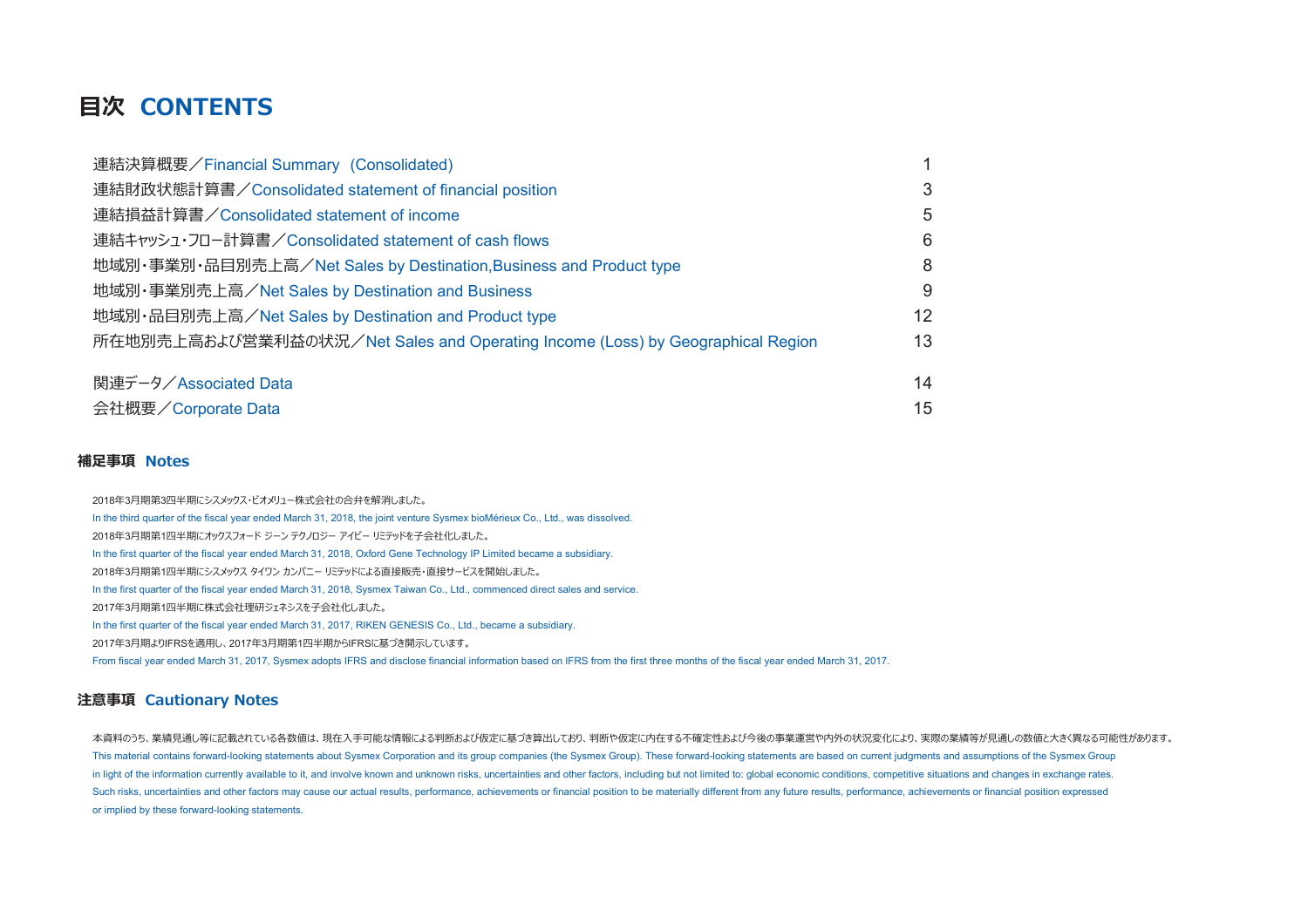### 連結決算概要 Financial Summary (Consolidated)

|                       |                                                          |           |           |           |                  | (百万円)<br>(JPY million) |                         |
|-----------------------|----------------------------------------------------------|-----------|-----------|-----------|------------------|------------------------|-------------------------|
| 項目 Item               | 決算期 Fiscal Term                                          | 2017.3 3Q | 2018.3 3Q | 2019.3 3Q | 2020.3 3Q        | 2021.3 3Q              | 2021.3 通期予想<br>Forecast |
| 売上高                   | Net sales                                                | 180,793   | 202,551   | 208,372   | 218,162          | 211,848                | 310,000                 |
| 売上原価                  | Cost of sales                                            | 76,241    | 87,373    | 92,566    | 100,453          | 103,243                | 152,500                 |
| 売上総利益                 | <b>Gross profit</b>                                      | 104,552   | 115,178   | 115,806   | 117,709          | 108,605                | 157,500                 |
| 販売費及び一般管理費            | Selling, general and administrative expenses             | 54,859    | 59,024    | 60,307    | 61,751           | 58,204                 | 86,500                  |
| 研究開発費                 | Research and development expenses                        | 11,391    | 11,921    | 13,330    | 16,186           | 15,273                 | 23,100                  |
| その他の営業損益              | Other operating income (expenses)                        | 858       | 350       | 401       | 648              | 780                    | 600                     |
| 営業利益                  | <b>Operating profit</b>                                  | 39,160    | 44,583    | 42,570    | 40,420           | 35,907                 | 48,500                  |
| 四半期 (当期) 利益           | Profit                                                   | 31,840    | 30,359    | 28,816    | 26,368           | 23,171                 | 30,800                  |
| 親会社の所有者に帰属する四半期(当期)利益 | Profit attributable to owners of the parent              | 31,967    | 30,555    | 28,907    | 26,496           | 23,288                 | 30,800                  |
| 希薄化後1株当たり四半期(当期)利益(円) | Diluted earnings per share( $\frac{4}{7}$ )              | 153.19    | 146.37    | 138.34    | 126.80           | 111.34                 | 147.33                  |
| 親会社所有者帰属持分四半期(当期)利益率  | Return on equity [ROE]                                   |           |           |           |                  |                        | 10.8                    |
| 売上総利益率                | Gross profit per net sales                               | 57.8      | 56.9      | 55.6      | 54.0             | 51.3                   | 50.8                    |
| 売上高営業利益率              | Operating profit to net sales                            | 21.7      | 22.0      | 20.4      | 18.5             | 17.0                   | 15.6                    |
| 売上高四半期(当期)利益率         | Profit attributable to owners of the parent to net sales | 17.6      | 15.1      | 13.9      | 12.1             | 11.0                   | 9.9                     |
| 売上高研究開発費率             | R&D expenditure per net sales                            | 6.3       | 5.9       | 6.4       | 7.4 <sub>l</sub> | 7.2                    | 7.5                     |

|                    | 決算期 Fiscal Term                                                        |             |             |           |           |           |
|--------------------|------------------------------------------------------------------------|-------------|-------------|-----------|-----------|-----------|
| 項目 Item            |                                                                        | 2017.3 F.Y. | 2018.3 F.Y. | 2019.3 FY | 2020.3 FY | 2021.3 3Q |
| 資本金                | <b>Capital stock</b>                                                   | 11.611      | 12.276      | 12.654    | 12.877    | 13.135    |
| 自己株式控除後期末株式数(千株)   | Number of outstanding stock excluding treasury stock (thousand shares) | 208.186.4   | 208.518.9   | 208,708.2 | 208.819.7 | 208,949.1 |
| 資本合計               | <b>Total equity</b>                                                    | 210,252     | 241.443     | 265.182   | 278,347   | 291,498   |
| 資産合計               | <b>Total assets</b>                                                    | 279,817     | 321,979     | 346,775   | 389,291   | 392,731   |
| 親会社所有者帰属持分比率       | Equity attributable to owners of the parent to total assets            | 74.8        | 74.8I       | 76.3      | 71.3      | 74.0      |
| 1株当たり親会社所有者帰属持分(円) | Equity attributable to owners of the parent per share $(4)$            | 1,005.86    | 1,154.57    | 1,267.07  | 1,329.78  | 1.391.75  |

| 項目 Item          | 決算期 Fiscal Term                                      | 2017.3 3Q          | 2018.3 3Q             | 2019.3 3Q          | 2020.3 3Q          | 2021.3 3Q          |
|------------------|------------------------------------------------------|--------------------|-----------------------|--------------------|--------------------|--------------------|
| 営業活動によるキャッシュ・フロー | Net cash provided by (used in) operating activities  | 17,900             | 34,226                | 29,092             | 35,155             | 39,752             |
| 投資活動によるキャッシュ・フロー | Net cash provided by (used in) investment activities | $\triangle$ 13,951 | $\vartriangle$ 26.876 | $\triangle$ 29.420 | $\triangle$ 17,994 | $\triangle$ 23,080 |
| 財務活動によるキャッシュ・フロー | Net cash provided by (used in) financing activities  | $\triangle$ 11,063 | $\triangle$ 12,021    | $\triangle$ 14.176 | $\triangle$ 19,001 | $\triangle$ 19,425 |
| 現金及び現金同等物の期末残高   | Cash and cash equivalents at the end of the term     | 48,906             | 55.013                | 45.889             | 48,695             | 54,737             |

#### 設備投資の状況 Capital Expenditure

| 項目 Item    |                                | 2017.3 3Q | 2018.3 3Q | 2019.3 3Q | 2020.3 3Q | 2021.3 3Q | 2021.3 通期予想<br>Forecast |
|------------|--------------------------------|-----------|-----------|-----------|-----------|-----------|-------------------------|
| 設備投資(有形)   | Capital expenditure (tangible) | 7,500     | 7,441     | 12,044    | 8,492     | 6,881     | 14,706                  |
| 減価償却費及び償却費 | Depreciation and amortization  | 9,026     | 10,892    | 11,645    | 17,810    | 18,877    | 25,704                  |

●通期予想は、2020年11月に公表したものです。

**.** Business forecast was announced in November 2020.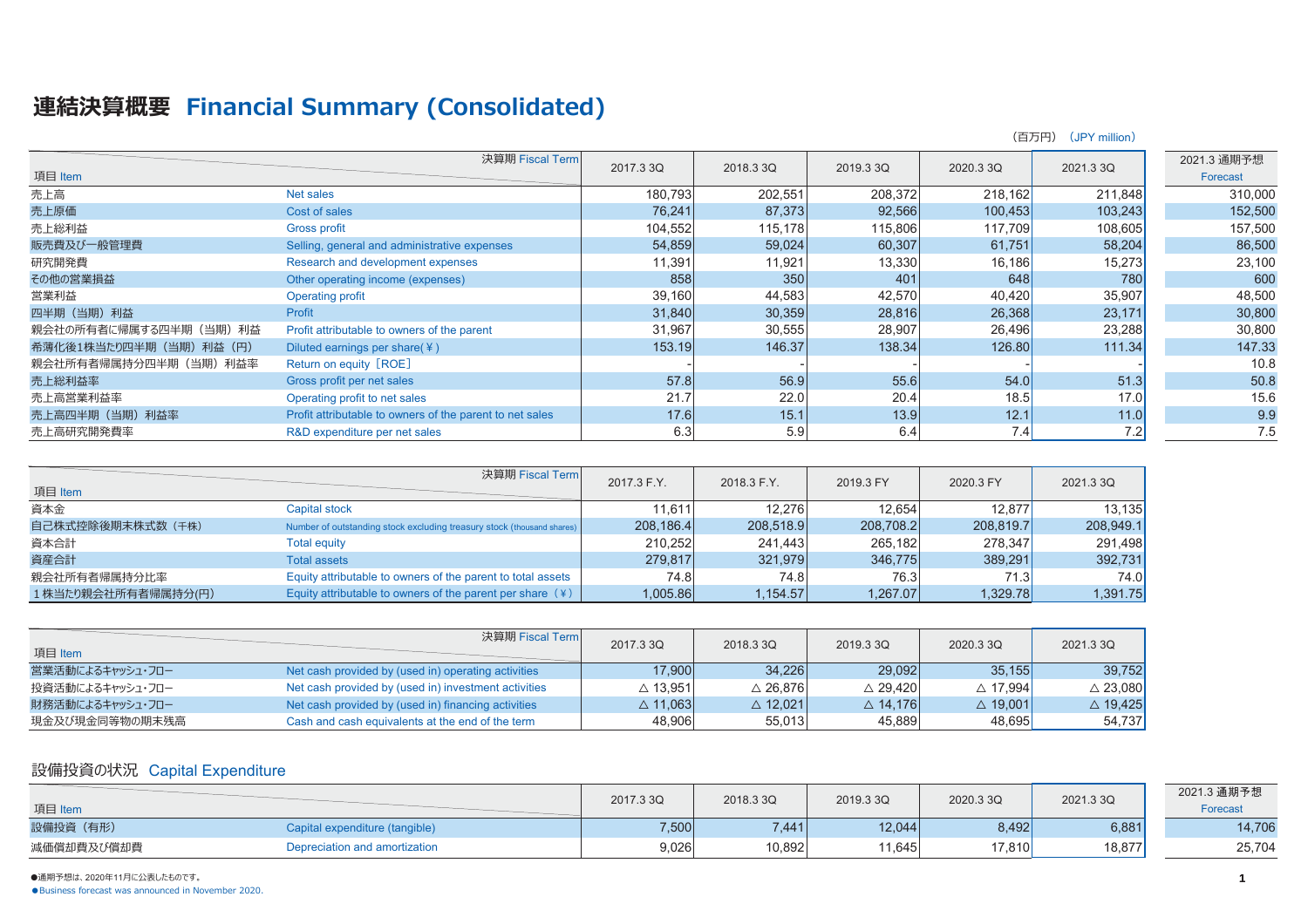### 換算レート (通期実績) Average Exchange Rate (Annual)

|              |            | 決算期 Fiscal Term | 2017.3 F.Y. | 2018.3 F.Y. | 2019.3 F.Y. | 2020.3 F.Y. | 2021.3 通期予想<br>Forecast |
|--------------|------------|-----------------|-------------|-------------|-------------|-------------|-------------------------|
| <b>USFIL</b> | USD        | (円)<br>(JPY)    | 108.4       | 110.9       | 110.9       | 108.7       | 106.5                   |
| ユーロ          | EUR        | (円)<br>(JPY)    | 118.8       | 129.7       | 128.4       | 120.8       | 121.6                   |
| 兀            | <b>CNY</b> | (円)<br>(JPY)    | 16.1        | 16.8        | 16.5        | 15.6        | 15.3                    |

換算レート (期中平均) Average Exchange Rate (Periods)

| 項目 Item      |            | 決算期 Fiscal Term  | 2017.3 3Q | 2018.3 3Q | 2019.3 3Q | 2020.33Q | 2021.3 3Q |
|--------------|------------|------------------|-----------|-----------|-----------|----------|-----------|
| <b>USFIL</b> | USD        | (円)<br>(JPY)     | 106.6     | 111.7     | 111.1     | 108.7    | 106.1     |
| ユーロ          | <b>EUR</b> | (円)<br>(JPY)     | 118.0     | 128.5     | 129.5     | 121.1    | 122.4     |
| 兀            | CNY        | (円)<br>$(JPY^r)$ | 16.0      | 16.6      | 16.6      | 15.6     | 15.4      |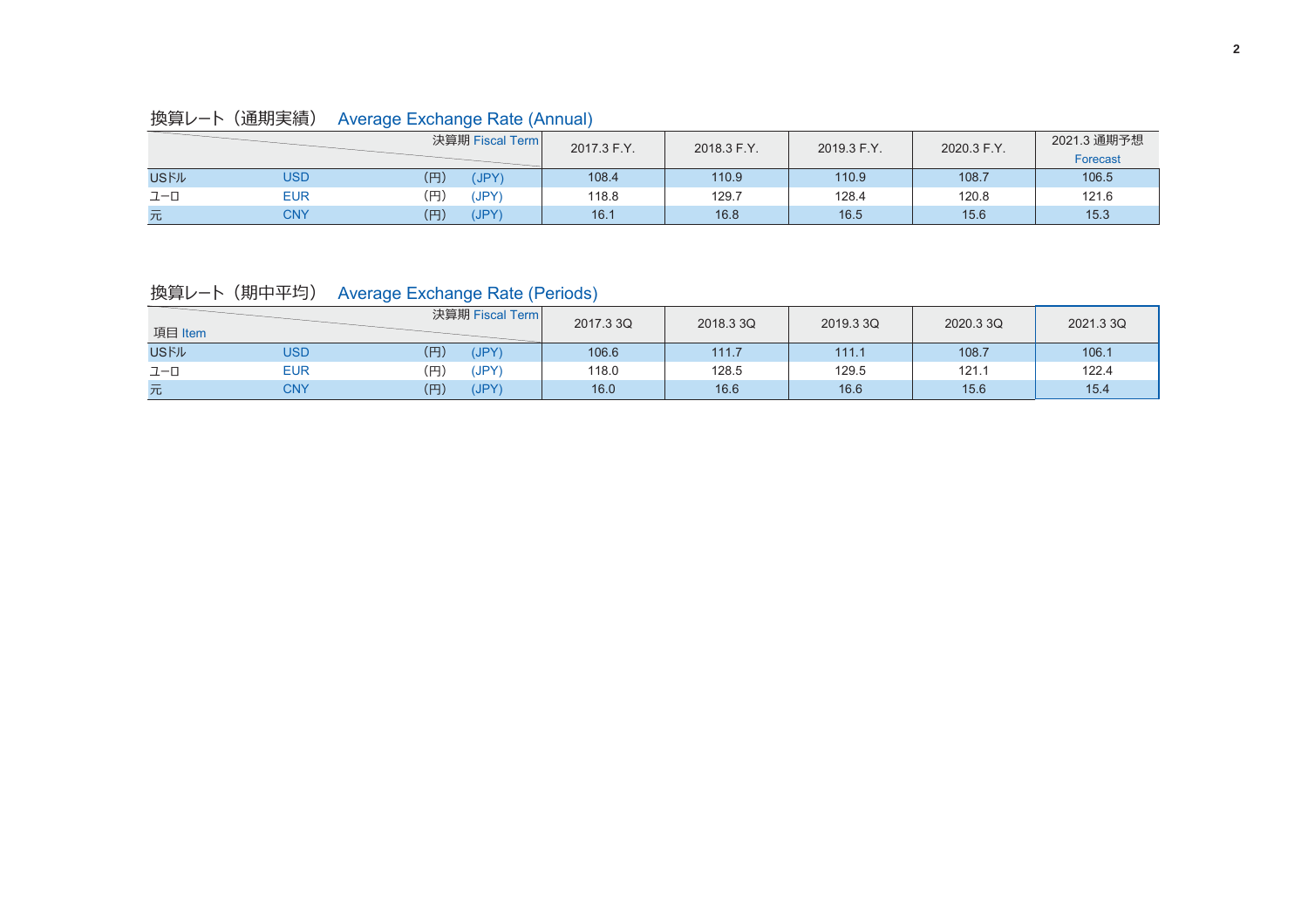## 連結財政状態計算書 Consolidated statement of financial position

| 資産 Assets       |                                                   |             |       |             |       |           |       |           | (百万円) | (構成比:%)   |       | (JPY million) (Ratio: % |
|-----------------|---------------------------------------------------|-------------|-------|-------------|-------|-----------|-------|-----------|-------|-----------|-------|-------------------------|
|                 |                                                   | 2017.3 F.Y. |       | 2018.3 F.Y. |       | 2019.3 FY |       | 2020.3 FY |       | 2021.3 3Q |       | 増減                      |
| 項目 Item         |                                                   |             | Ratio |             | Ratio |           | Ratio |           | Ratio |           | Ratio | (Variance)              |
| 流動資産            | <b>Current assets</b>                             |             |       |             |       |           |       |           |       |           |       |                         |
| 現金及び現金同等物       | Cash and cash equivalents                         | 57,944      | 20.7  | 61,444      | 19.1  | 51,062    | 14.7  | 56,592    | 14.5  | 54,737    | 13.9  | $\triangle$ 1,85        |
| 営業債権及びその他の債権    | Trade and other receivables                       | 63,084      | 22.5  | 72,567      | 22.5  | 84,247    | 24.3  | 85,650    | 22.0  | 84,834    | 21.6  | $\triangle 816$         |
| 棚卸資産            | Inventories                                       | 36,998      | 13.2  | 40,975      | 12.7  | 40,231    | 11.6  | 48,303    | 12.4  | 50,446    | 12.8  | 2,14                    |
| その他の短期金融資産      | Other short-term financial assets                 | 528         | 0.2   | 214         | 0.1   | 7,644     | 2.2   | 421       | 0.1   | 998       | 0.3   | 57                      |
| 未収法人所得税         | Income taxes receivable                           | 457         | 0.2   | 619         | 0.2   | 412       | 0.1   | 546       | 0.1   | 678       | 0.2   | 132                     |
| その他の流動資産        | Other current assets                              | 7,303       | 2.6   | 9,131       | 2.8   | 11,824    | 3.4   | 14,191    | 3.6   | 13,892    | 3.5   | $\triangle$ 29          |
| 流動資産合計          | <b>Total current assets</b>                       | 166,318     | 59.4  | 184,952     | 57.4  | 195,423   | 56.4  | 205,704   | 52.8  | 205,587   | 52.3  | $\triangle$ 11          |
| 非流動資産           | <b>Non-current assets</b>                         |             |       |             |       |           |       |           |       |           |       |                         |
| 有形固定資産          | Property, plant and equipment                     | 60,144      | 21.5  | 67,651      | 21.0  | 76,312    | 22.0  | 96,839    | 24.9  | 93,743    | 23.9  | $\triangle$ 3,096       |
| のれん             | Goodwill                                          | 8,308       | 3.0   | 12,251      | 3.8   | 11,917    | 3.4   | 11,271    | 2.9   | 11,798    | 3.0   | 52                      |
| 無形資産            | Intangible assets                                 | 21,228      | 7.6   | 29,765      | 9.2   | 33,037    | 9.5   | 39,543    | 10.2  | 43,643    | 11.1  | 4,100                   |
| 持分法で会計処理されている投資 | Investments accounted for using the equity method | 552         | 0.2   | 411         | 0.1   | 634       | 0.2   | 2,945     | 0.8   | 1,314     | 0.3   | $\triangle$ 1,63        |
| 営業債権及びその他の債権    | Trade and other receivables                       | 8,813       | 3.1   | 10,882      | 3.4   | 12,202    | 3.5   | 12,845    | 3.3   | 13,055    | 3.3   | 21(                     |
| その他の長期金融資産      | Other long-term financial assets                  | 6,107       | 2.2   | 7,486       | 2.3   | 7,050     | 2.0   | 6,192     | 1.6   | 7,322     | 1.9   | 1,13                    |
| 退職給付に係る資産       | <b>Asset for retirement benefits</b>              | 666         | 0.2   | 802         | 0.2   | 917       | 0.3   | 897       | 0.2   | 906       | 0.2   |                         |
| その他の非流動資産       | Other non-current assets                          | 2,095       | 0.7   | 2,343       | 0.7   | 3,456     | 1.0   | 5,810     | 1.5   | 8,663     | 2.2   | 2,85                    |
| 繰延税金資産          | Deferred tax assets                               | 5,581       | 2.0   | 5,432       | 1.7   | 5,823     | 1.7   | 7,240     | 1.9   | 6,695     | 1.7   | △54                     |
| 非流動資産合計         | <b>Total non-current assets</b>                   | 113,499     | 40.6  | 137,027     | 42.6  | 151,352   | 43.6  | 183,586   | 47.2  | 187,143   | 47.7  | 3,55                    |
| 資産合計            | <b>Total assets</b>                               | 279,817     | 100.0 | 321,979     | 100.0 | 346,775   | 100.0 | 389,291   | 100.0 | 392,731   | 100.0 | 3.44(                   |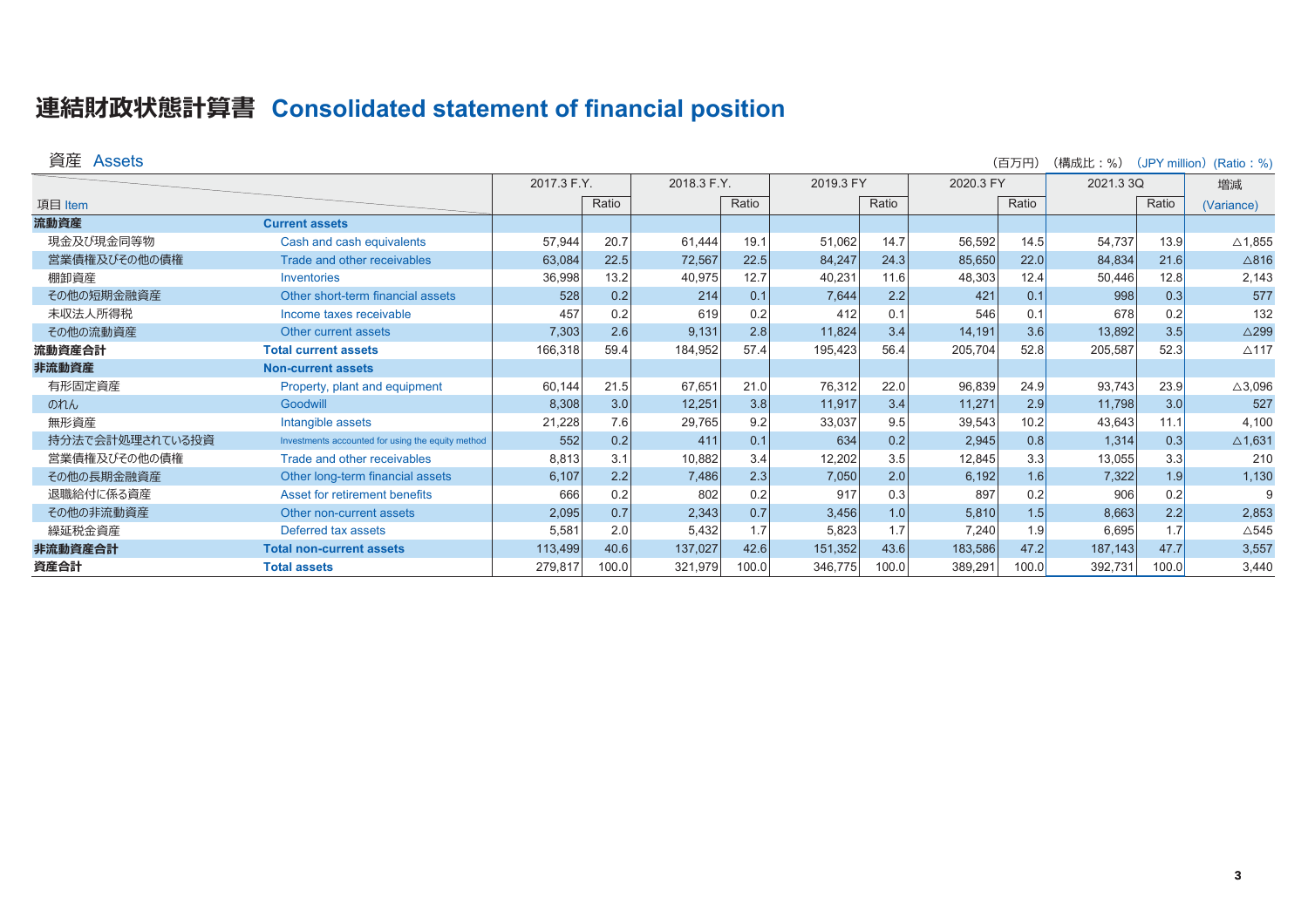|                  |                                                   |                   |                 |                   |                 |                   |                 | \□\JI J <i>I</i>   | $\left( \frac{1}{2} \right)$ (14) $\left( \frac{1}{2} \right)$ (14) $\left( \frac{1}{2} \right)$ (14) $\left( \frac{1}{2} \right)$ (Natio : 70) |                    |                 |                   |
|------------------|---------------------------------------------------|-------------------|-----------------|-------------------|-----------------|-------------------|-----------------|--------------------|-------------------------------------------------------------------------------------------------------------------------------------------------|--------------------|-----------------|-------------------|
|                  | 決算期 Fiscal Term                                   | 2017.3 F.Y.       |                 | 2018.3 F.Y.       |                 | 2019.3 FY         |                 | 2020.3 FY          |                                                                                                                                                 | 2021.3 3Q          |                 | 増減                |
| 項目 Item          |                                                   |                   | Ratio           |                   | Ratio           |                   | Ratio           |                    | Ratio                                                                                                                                           |                    | Ratio           | (Variance)        |
| 負債               | <b>Liabilities</b>                                |                   |                 |                   |                 |                   |                 |                    |                                                                                                                                                 |                    |                 |                   |
| 流動負債             | <b>Current liabilities</b>                        |                   |                 |                   |                 |                   |                 |                    |                                                                                                                                                 |                    |                 |                   |
| 営業債務及びその他の債務     | Trade and other payables                          | 24,376            | 8.7             | 28,579            | 8.9             | 29,778            | 8.6             | 33,917             | 8.7                                                                                                                                             | 27,355             | 7.0             | $\triangle 6,562$ |
| リース負債            | <b>Lease liabilities</b>                          |                   |                 |                   |                 |                   |                 | 5,701              | 1.5                                                                                                                                             | 5,322              | 1.4             | $\triangle$ 379   |
| その他の短期金融負債       | Other short-term financial liabilities            | 956               | 0.3             | 690               | 0.2             | 806               | 0.2             | 552                | 0.1                                                                                                                                             | 825                | 0.2             | 273               |
| 未払法人所得税          | Income taxes payable                              | 2,915             | 1.0             | 7,717             | 2.4             | 6,947             | 2.0             | 5,673              | 1.5                                                                                                                                             | 3,366              | 0.9             | $\triangle$ 2,307 |
| 引当金              | <b>Provisions</b>                                 | 610               | 0.2             | 614               | 0.2             | 693               | 0.2             | 751                | 0.2                                                                                                                                             | 814                | 0.2             | 63                |
| 契約負債             | <b>Contract Liabilities</b>                       |                   |                 |                   |                 | 9,303             | 2.7             | 12,001             | 3.1                                                                                                                                             | 13,940             | 3.5             | 1,939             |
| 前受金              | <b>Advances received</b>                          | 6,418             | 2.3             | 4,588             | 1.4             |                   |                 |                    |                                                                                                                                                 |                    |                 |                   |
| 未払費用             | <b>Accrued expenses</b>                           | 8,330             | 3.0             | 10,632            | 3.3             | 10,791            | 3.1             | 12,508             | 3.2                                                                                                                                             | 11,535             | 2.9             | $\triangle$ 973   |
| 未払賞与             | <b>Accrued bonuses</b>                            | 6,636             | 2.4             | 7,474             | 2.3             | 7,670             | 2.2             | 7,591              | 1.9                                                                                                                                             | 5,700              | 1.5             | $\triangle$ 1,891 |
| その他の流動負債         | Other current liabilities                         | 9,708             | 3.5             | 10,501            | 3.3             | 5,257             | 1.5             | 5.448              | 1.4                                                                                                                                             | 6,353              | 1.6             | 905               |
| 流動負債合計           | <b>Total current liabilities</b>                  | 59,952            | 21.4            | 70,796            | 22.0            | 71,247            | 20.5            | 84,145             | 21.6                                                                                                                                            | 75,213             | 19.2            | $\triangle$ 8,932 |
| 非流動負債            | <b>Non-current liabilities</b>                    |                   |                 |                   |                 |                   |                 |                    |                                                                                                                                                 |                    |                 |                   |
| リース負債            | <b>Lease liabilities</b>                          |                   |                 |                   |                 |                   |                 | 16,935             | 4.4                                                                                                                                             | 15,431             | 3.9             | $\triangle$ 1,504 |
| その他の長期金融負債       | Other long-term financial liabilities             | 549               | 0.2             | 712               | 0.2             | 415               | 0.1             | 269                | 0.1                                                                                                                                             | 18                 | 0.0             | $\triangle$ 251   |
| 退職給付に係る負債        | Liability for retirement benefits                 | 654               | 0.2             | 731               | 0.2             | 857               | 0.2             | 925                | 0.2                                                                                                                                             | 1,002              | 0.3             | 77                |
| 引当金              | <b>Provisions</b>                                 | 2,318             | 0.8             | 202               | 0.1             | 226               | 0.1             | 255                | 0.1                                                                                                                                             | 257                | 0.1             | $\overline{2}$    |
| その他の非流動負債        | Other non-current liabilities                     | 3,527             | 1.3             | 2,652             | 0.8             | 3,203             | 0.9             | 2,061              | 0.5                                                                                                                                             | 2,506              | 0.6             | 445               |
| 繰延税金負債           | Deferred tax liabilities                          | 2,562             | 0.9             | 5,439             | 1.7             | 5,642             | 1.6             | 6,351              | 1.6                                                                                                                                             | 6,803              | 1.7             | 452               |
| 非流動負債合計          | <b>Total non-current liabilities</b>              | 9,612             | 3.4             | 9,739             | 3.0             | 10,345            | 3.0             | 26,798             | 6.9                                                                                                                                             | 26,019             | 6.6             | $\triangle$ 779   |
| 負債合計             | <b>Total Liabilities</b>                          | 69,564            | 24.9            | 80,536            | 25.0            | 81,592            | 23.5            | 110,944            | 28.5                                                                                                                                            | 101,232            | 25.8            | $\triangle$ 9,712 |
| 資本               | <b>Equity</b>                                     |                   |                 |                   |                 |                   |                 |                    |                                                                                                                                                 |                    |                 |                   |
| 親会社の所有者に帰属する持分   | Equity attributable to owners of the parent       |                   |                 |                   |                 |                   |                 |                    |                                                                                                                                                 |                    |                 |                   |
| 資本金              | <b>Capital stock</b>                              | 11,611            | 4.1             | 12,276            | 3.8             | 12,654            | 3.6             | 12,877             | 3.3                                                                                                                                             | 13,135             | 3.3             | 258               |
| 資本剰余金            | <b>Capital surplus</b>                            | 17,303            | 6.2             | 17,664            | 5.5             | 17,876            | 5.2             | 18,487             | 4.7                                                                                                                                             | 19,306             | 4.9             | 819               |
| 利益剰余金            | <b>Retained earnings</b>                          | 188,506           | 67.4            | 214,952           | 66.8            | 241,445           | 69.6            | 261,321            | 67.1                                                                                                                                            | 269,567            | 68.6            | 8,246             |
| 自己株式             | <b>Treasury stock</b>                             | $\triangle$ 289   | $\triangle$ 0.1 | $\triangle$ 295   | $\triangle$ 0.1 | $\triangle$ 302   | $\triangle$ 0.1 | $\triangle$ 306    | $\triangle$ 0.1                                                                                                                                 | $\triangle$ 307    | $\triangle$ 0.1 | $\Delta 1$        |
| その他の資本の構成要素      | Other components of equity                        | $\triangle$ 7.725 | $\triangle$ 2.8 | $\triangle$ 3,847 | $\triangle$ 1.2 | $\triangle$ 7,225 | $\triangle$ 2.1 | $\triangle$ 14,697 | $\triangle$ 3.8                                                                                                                                 | $\triangle$ 10,897 | $\triangle$ 2.8 | 3,800             |
| 親会社の所有者に帰属する持分合計 | Total equity attributable to owners of the parent | 209,406           | 74.8            | 240,749           | 74.8            | 264,448           | 76.3            | 277,683            | 71.3                                                                                                                                            | 290,804            | 74.0            | 13,121            |
| 非支配持分            | Non-controlling interests                         | 845               | 0.3             | 693               | 0.2             | 733               | 0.2             | 663                | 0.2                                                                                                                                             | 693                | 0.2             | 30                |
| 資本合計             | <b>Total equity</b>                               | 210,252           | 75.1            | 241,443           | 75.0            | 265,182           | 76.5            | 278,347            | 71.5                                                                                                                                            | 291,498            | 74.2            | 13,151            |
| 負債及び資本合計         | <b>Total liabilities and equity</b>               | 279,817           | 100.0           | 321,979           | 100.0           | 346,775           | 100.0           | 389,291            | 100.0                                                                                                                                           | 392,731            | 100.0           | 3,440             |

負債および資本 Liabilities and Equity  $\left( \mathbb{R}^n \right)^{p}$  and  $\left( \mathbb{R}^n \right)^p$  and  $\left( \mathbb{R}^n \right)^p$  and  $\left( \mathbb{R}^n \right)^p$  and  $\left( \mathbb{R}^n \right)^p$  and  $\left( \mathbb{R}^n \right)^p$  and  $\left( \mathbb{R}^n \right)^p$  and  $\left( \mathbb{R}^n \right)^p$  and  $\left( \mathbb{R}^n$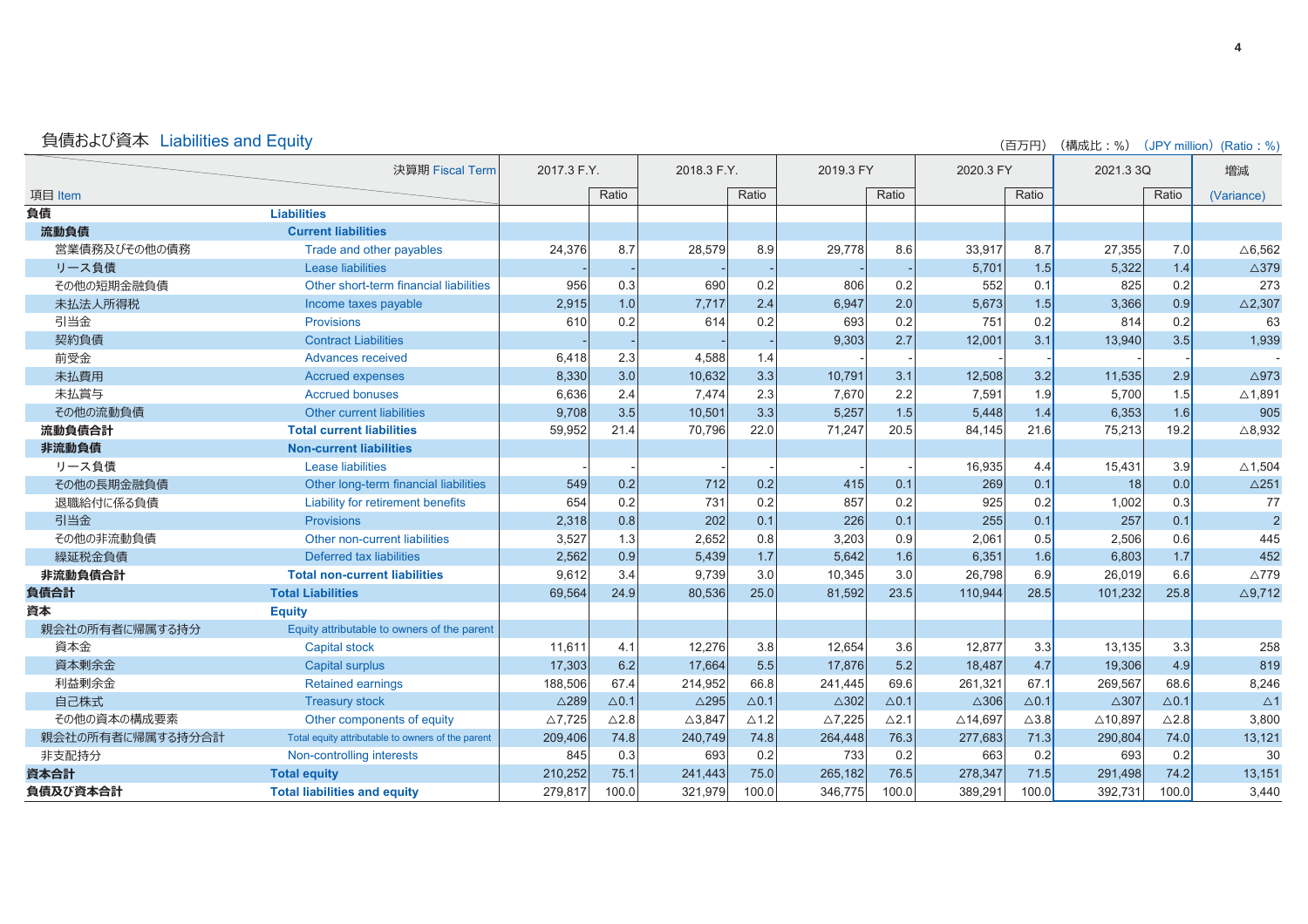### 連結損益計算書 Consolidated statement of income

|                      |                                                                            |                   |                 |                 |                 |                   |                 | (構成比:%)<br>(百万円)  |                 | (JPY million) (Ratio: %) |                 |
|----------------------|----------------------------------------------------------------------------|-------------------|-----------------|-----------------|-----------------|-------------------|-----------------|-------------------|-----------------|--------------------------|-----------------|
|                      | 決算期 Fiscal Term                                                            | 2017.3 3Q         |                 | 2018.3 3Q       |                 | 2019.3 3Q         |                 | 2020.3 3Q         |                 | 2021.3 3Q                |                 |
| 項目 Item              |                                                                            |                   | Ratio           |                 | Ratio           |                   | Ratio           |                   | Ratio           |                          | Ratio           |
| 売上高                  | <b>Net sales</b>                                                           | 180.793           | 100.0           | 202.551         | 100.0           | 208.372           | 100.0           | 218.162           | 100.0           | 211.848                  | 100.0           |
| 売上原価                 | Cost of sales                                                              | 76,241            | 42.2            | 87,373          | 43.1            | 92,566            | 44.4            | 100,453           | 46.0            | 103,243                  | 48.7            |
| 売上総利益                | <b>Gross profit</b>                                                        | 104,552           | 57.8            | 115.178         | 56.9            | 115,806           | 55.6            | 117,709           | 54.0            | 108,605                  | 51.3            |
| 販売費及び一般管理費           | Selling, general and administrative expenses                               | 54,859            | 30.3            | 59,024          | 29.1            | 60,307            | 28.9            | 61,751            | 28.3            | 58,204                   | 27.5            |
| 研究開発費                | Research and development expenses                                          | 11,391            | 6.3             | 11,921          | 5.9             | 13,330            | 6.4             | 16,186            | 7.4             | 15,273                   | 7.2             |
| その他の営業収益             | Other operating income                                                     | 1.109             | 0.6             | 471             | 0.2             | 1,078             | 0.5             | 1,059             | 0.5             | 1,198                    | 0.6             |
| その他の営業費用             | Other operating expenses                                                   | 250               | 0.1             | 120             | 0.1             | 676               | 0.3             | 410               | 0.2             | 418                      | 0.2             |
| 営業利益                 | <b>Operating profit</b>                                                    | 39,160            | 21.7            | 44,583          | 22.0            | 42,570            | 20.4            | 40,420            | 18.5            | 35,907                   | 16.9            |
| 金融収益                 | <b>Financial income</b>                                                    | 436               | 0.2             | 228             | 0.1             | 291               | 0.1             | 427               | 0.2             | 241                      | 0.1             |
| 金融費用                 | <b>Financial expenses</b>                                                  | 99                | 0.1             | 139             | 0.1             | 307               | 0.1             | 701               | 0.3             | 615                      | 0.3             |
| 持分法による投資損益           | Share of profit (loss) of associates accounted for using the equity method | $\triangle$ 402   | $\triangle$ 0.2 | $\triangle$ 447 | $\triangle$ 0.2 | $\triangle$ 1,161 | $\triangle$ 0.6 | $\triangle$ 1,480 | $\triangle$ 0.7 | $\triangle$ 1,599        | $\triangle$ 0.8 |
| 関連会社株式売却益            | Gain on sales of investment in associates                                  |                   |                 | 1,221           | 0.6             |                   |                 |                   |                 |                          |                 |
| 為替差損益                | Foreign exchange gain (loss)                                               | $\triangle$ 1.900 | $\triangle$ 1.1 | $\triangle$ 315 | $\triangle$ 0.2 | $\triangle$ 1,460 | $\triangle$ 0.7 | $\triangle$ 1,442 | $\triangle$ 0.7 | $\triangle$ 648          | $\triangle$ 0.3 |
| 税引前四半期(当期)利益         | Profit before tax                                                          | 37,194            | 20.6            | 45,130          | 22.3            | 39,931            | 19.2            | 37,224            | 17.1            | 33,286                   | 15.7            |
| 法人所得税費用              | Income taxes expenses                                                      | 5,353             | 3.0             | 14,770          | 7.3             | 11.115            | 5.3             | 10,856            | 5.0             | 10,114                   | 4.8             |
| 四半期(当期)利益            | Profit                                                                     | 31,840            | 17.6            | 30,359          | 15.0            | 28,816            | 13.8            | 26,368            | 12.1            | 23,171                   | 10.9            |
|                      |                                                                            |                   |                 |                 |                 |                   |                 |                   |                 |                          |                 |
| 四半期 (当期) 利益の帰属       | Profit attributable to                                                     |                   |                 |                 |                 |                   |                 |                   |                 |                          |                 |
| 親会社の所有者              | Owners of the parent                                                       | 31,967            | 17.7            | 30,555          | 15.1            | 28,907            | 13.9            | 26,496            | 12.1            | 23,288                   | 11.0            |
| 非支配持分                | Non-controlling interests                                                  | $\triangle$ 126   | $\triangle$ 0.1 | $\triangle$ 195 | $\triangle$ 0.1 | $\triangle$ 91    | 0.0             | $\triangle$ 127   | $\triangle$ 0.1 | $\triangle$ 117          | $\triangle$ 0.1 |
| 四半期 (当期) 利益          | Profit                                                                     | 31,840            | 17.6            | 30,359          | 15.0            | 28,816            | 13.8            | 26,368            | 12.1            | 23,171                   | 10.9            |
|                      |                                                                            |                   |                 |                 |                 |                   |                 |                   |                 |                          |                 |
| 1株当たり四半期 (当期) 利益     | Earnings per share                                                         |                   |                 |                 |                 |                   |                 |                   |                 |                          |                 |
| 基本的1株当たり四半期 (当期) 利益  | <b>Basic</b>                                                               | 153.66            |                 | 146.72          |                 | 138.58            |                 | 126.93            |                 | 111.49                   |                 |
| 希薄化後1株当たり四半期 (当期) 利益 | <b>Diluted</b>                                                             | 153.19            |                 | 146.37          |                 | 138.34            |                 | 126.80            |                 | 111.34                   |                 |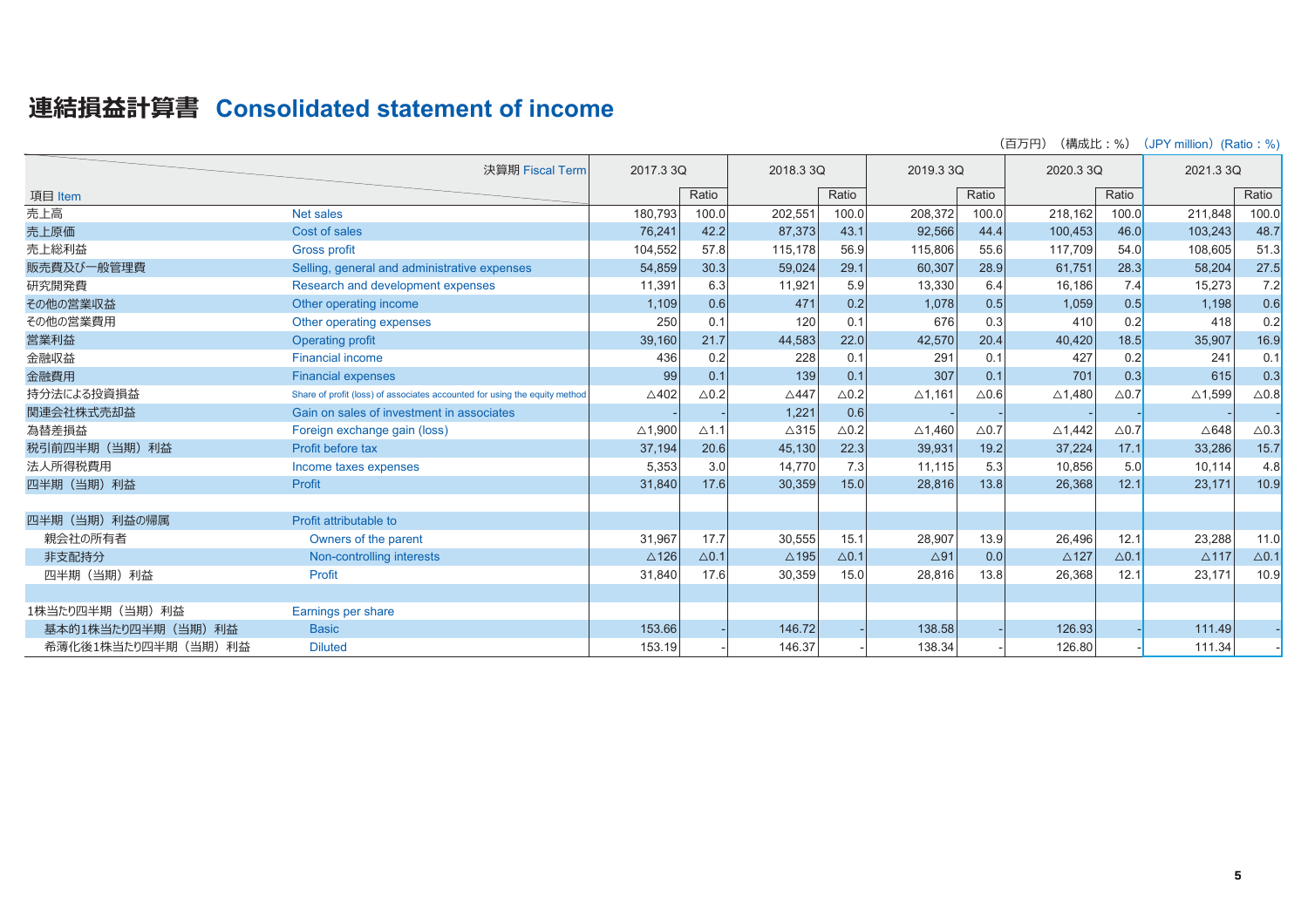## **連結キャッシュ・フロー計算書 Consolidated statement of cash flows**

|                  |                                                                 |                    |                   |                    | (百万円)              | (JPY million)      |
|------------------|-----------------------------------------------------------------|--------------------|-------------------|--------------------|--------------------|--------------------|
|                  | 決算期 Fiscal Term                                                 | 2017.3 3Q          | 2018.3 3Q         | 2019.3 3Q          | 2020.3 3Q          | 2021.3 3Q          |
| 項目 Item          |                                                                 |                    |                   |                    |                    |                    |
| 営業活動によるキャッシュ・フロー | <b>Cash flows from operating activities</b>                     |                    |                   |                    |                    |                    |
| 税引前四半期(当期)利益     | Profit before tax                                               | 37,194             | 45,130            | 39,931             | 37,224             | 33,286             |
| 減価償却費及び償却費       | Depreciation and amortization                                   | 9,026              | 10,892            | 11,645             | 17,810             | 18,877             |
| 関連会社株式売却益        | Gain on sales of investment in associates                       |                    | $\triangle$ 1,221 |                    |                    |                    |
| 営業債権の増減額         | Decrease (increase) in trade receivable                         | $\triangle$ 1,706  | 167               | 2,780              | 2,220              | 3,189              |
| 棚卸資産の増減額         | Decrease (increase) in inventories                              | $\triangle$ 4.423  | $\triangle$ 5,991 | $\triangle$ 3,823  | $\triangle$ 11,301 | $\triangle$ 1,277  |
| 営業債務の増減額         | Increase (decrease) in trade payable                            | $\triangle$ 2,221  | 2,818             | $\triangle$ 1,477  | 2,998              | $\triangle$ 4,390  |
| 未払又は未収消費税等の増減額   | Incrrease(Decrease) in consumption taxes receivable and payable | 1,598              | 745               | $\triangle$ 33     | 623                | 1,744              |
| 前受金の増減額          | Increase (decrease) in advances received                        | $\triangle$ 4,765  | $\triangle$ 2,303 |                    |                    |                    |
| 契約負債の増減額         | Increase (decrease) in contract liabilities                     |                    |                   | $\triangle$ 1,905  | 427                | 2,058              |
| 未払賞与の増減額         | Increase (decrease) in accrued bonuses                          | $\triangle$ 2,250  | $\triangle$ 1,970 | $\triangle$ 2,428  | $\triangle$ 2,078  | $\triangle$ 1,948  |
| その他              | <b>Other</b>                                                    | $\triangle$ 23     | $\triangle$ 4,192 | $\triangle$ 2      | 2,736              | 286                |
| 小計               | <b>Subtotal</b>                                                 | 32,429             | 44,076            | 44,684             | 50,661             | 51,824             |
| 利息及び配当金の受取額      | Interest and dividend received                                  | 347                | 181               | 216                | 218                | 170                |
| 利息の支払額           | Interest paid                                                   | $\triangle 60$     | $\triangle$ 59    | $\triangle$ 40     | $\triangle$ 594    | $\triangle$ 581    |
| 法人所得税の支払額        | Income taxes paid                                               | $\triangle$ 14,816 | $\triangle$ 9,973 | $\triangle$ 15,768 | $\triangle$ 15,129 | $\triangle$ 11,661 |
| 営業活動によるキャッシュ・フロー | Net cash provided by (used in) operating activities             | 17,900             | 34,226            | 29,092             | 35,155             | 39,752             |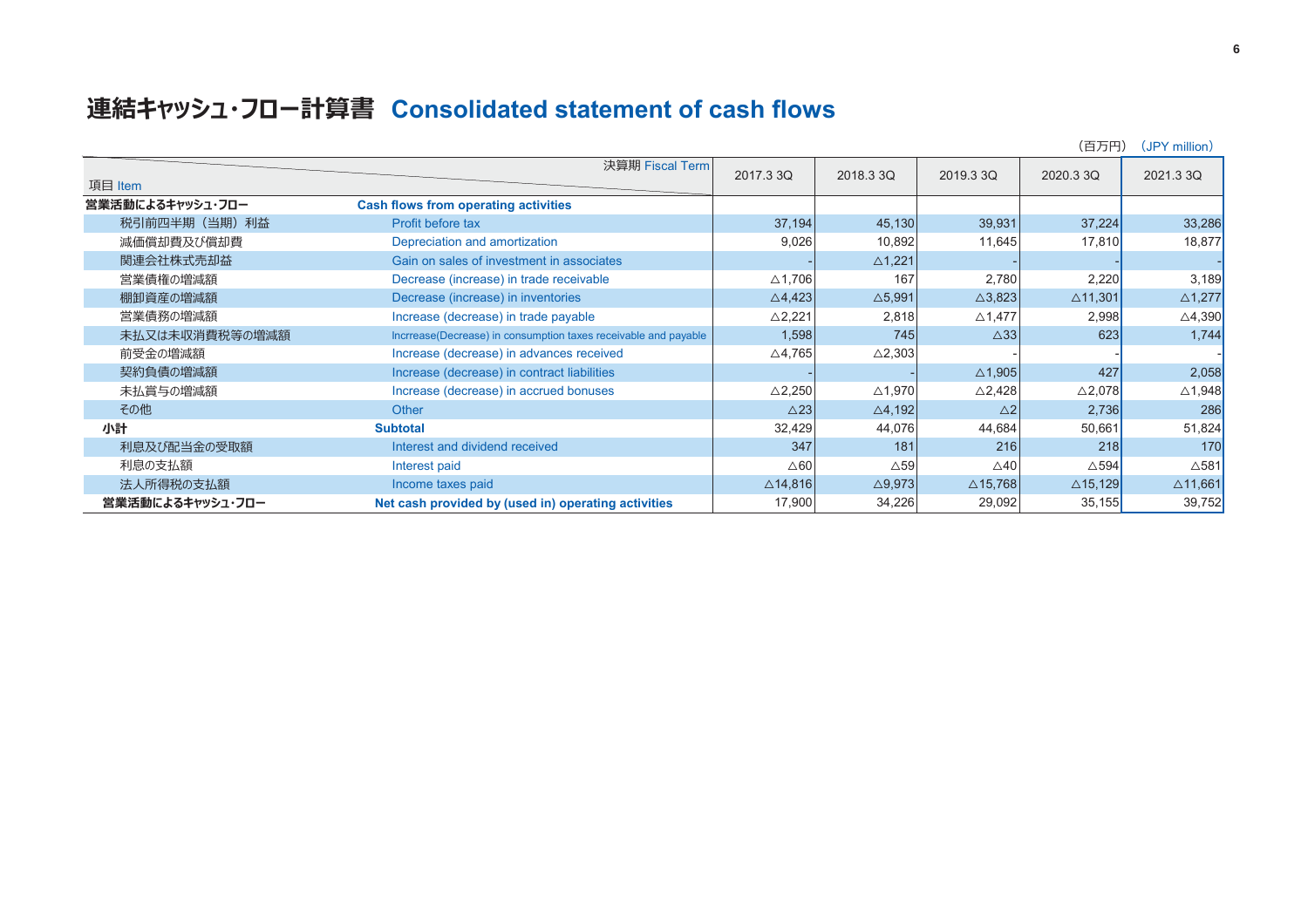|                     |                                                                 |                    |                    |                    |                    | $\sqrt{2}$ . The contract of $\sqrt{2}$ |
|---------------------|-----------------------------------------------------------------|--------------------|--------------------|--------------------|--------------------|-----------------------------------------|
| 項目 Item             | 決算期 Fiscal Term                                                 | 2017.330           | 2018.3 3Q          | 2019.330           | 2020.3 3Q          | 2021.3 3Q                               |
| 投資活動によるキャッシュ・フロー    | <b>Cash flows from investing activities</b>                     |                    |                    |                    |                    |                                         |
| 有形固定資産の取得による支出      | Purchases of property, plant and equipment                      | $\triangle$ 8,199  | $\triangle$ 8,587  | $\triangle$ 12,286 | $\triangle$ 10,123 | $\triangle$ 6,499                       |
| 無形資産の取得による支出        | Purchases of intangible assets                                  | $\triangle$ 5,474  | $\triangle$ 6,953  | $\triangle$ 6,656  | $\triangle$ 9.633  | $\triangle$ 12,044                      |
| 長期前払費用の増加を伴う支出      | Payments resulting in an increase in long-term prepaid expenses |                    |                    |                    |                    | $\triangle$ 3,089                       |
| 資本性金融商品の取得による支出     | Purchases of investments in equity instruments                  | $\triangle$ 629    | $\triangle$ 1,815  | $\triangle$ 2,015  | $\triangle$ 3,522  | $\triangle$ 613                         |
| 資本性金融商品の売却による収入     | Proceeds from sales of investments in equity instruments        |                    | 1,500              |                    |                    |                                         |
| 子会社又はその他の事業の取得による支出 | Acquisitions of subsidiaries or other businesses                | $\triangle$ 1,453  | $\triangle$ 10,980 | $\triangle 20$     |                    |                                         |
| 短期貸付金の純増減額          | Net decrease (increase) in short-term loans receivable          | 1,930              |                    |                    |                    |                                         |
| 定期預金の預入による支出        | Payments into time deposits                                     |                    | $\triangle$ 31     | $\triangle$ 7,648  | $\triangle$ 264    | $\triangle$ 1,728                       |
| 定期預金の払戻による収入        | Proceeds from withdrawals of time deposits                      |                    |                    |                    | 7,223              | 1,078                                   |
| その他                 | Other                                                           | $\triangle$ 125    | $\triangle 8$      | $\triangle$ 793    | $\triangle$ 1,675  | $\triangle$ 184                         |
| 投資活動によるキャッシュ・フロー    | Net cash provided by (used in) investing activities             | $\triangle$ 13,951 | $\triangle$ 26,876 | $\triangle$ 29,420 | $\triangle$ 17,994 | $\triangle$ 23,080                      |
| 財務活動によるキャッシュ・フロー    | <b>Cash flows from financing activities</b>                     |                    |                    |                    |                    |                                         |
| 配当金の支払額             | Dividends paid                                                  | $\triangle$ 11,646 | $\triangle$ 12,493 | $\triangle$ 14,600 | $\triangle$ 15,028 | $\triangle$ 15,037                      |
| リース負債の返済による支払額      | Repayments of lease liabilities                                 |                    |                    |                    | $\triangle$ 4,177  | $\triangle$ 4,936                       |
| その他                 | Other                                                           | 583                | 472                | 423                | 203                | 548                                     |
| 財務活動によるキャッシュ・フロー    | Net cash provided by (used in) financing activities             | $\triangle$ 11,063 | $\triangle$ 12,021 | $\triangle$ 14,176 | $\triangle$ 19,001 | $\triangle$ 19,425                      |
| 現金及び現金同等物に係る換算差額    | Effects of exchange rate changes on cash and cash equivalents   | $\triangle$ 460    | 1,740              | $\triangle$ 1,050  | $\triangle$ 524    | 898                                     |
| 現金及び現金同等物の純増減額      | Net increase (decrease) in cash and cash equivalents            | $\triangle$ 7,575  | $\triangle$ 2,931  | $\triangle$ 15,554 | $\triangle$ 2,366  | $\triangle$ 1,855                       |
| 現金及び現金同等物の期首残高      | Cash and cash equivalents at the beginning of the term          | 56,481             | 57,944             | 61,444             | 51,062             | 56,592                                  |
| 現金及び現金同等物の期末残高      | Cash and cash equivalents at the end of the term                | 48,906             | 55,013             | 45,889             | 48,695             | 54,737                                  |

(百万円) (JPY million)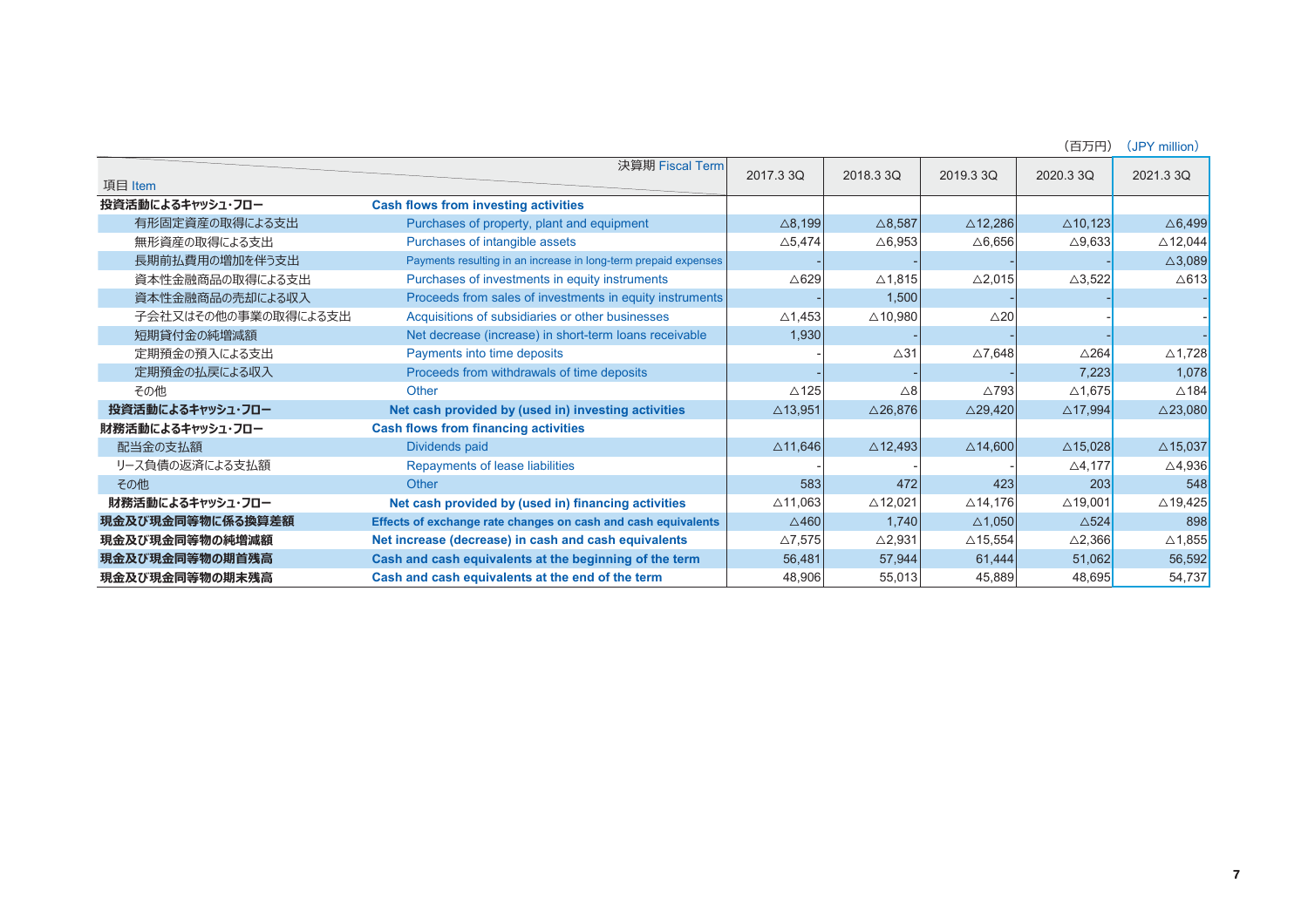### 地域別・事業別・品目別売上高 Net Sales by Destination, Business and Product type

#### 地域別売上高 Net Sales by Destination (構成比・対前年比:%)(JPY million)(Ratio・Y O Y : %) (百万円) 決算期 Fiscal Tern 2021 3 通期予想 2017.330 2018.330 2019.330 2020.330 2021.330 (Forecast)  $YOY$ YOY Ratio Ratio YOY Ratio YOY Ratio YOY Ratio Ratio 地域 Destination 国 内  $108.5$  $32.25$  $104.5$ 31824  $98<sup>7</sup>$ 33 995 33 295  $97.9$ Japan 30.870  $17'$  $15<sup>1</sup>$  $15.3$  $156$  $106.8$  $157$  $5063$  $16.3$ 米州 42.803 23.7 98.2 46.612  $23.0$ 108.9 48.771 23.4 104.6 50.672 23.2 103.9 45.637  $21.6$  $90.1$  $23.2$ Americas 71,798 **FMFA FMFA** 46.863 25.9 90.9 53,360 26.3 113.9 55.232 26.5 103.5 57.006 26.1 103.2 59.589  $28.1$ 104.5 79.074 25.5 中国  $25.1$ China 45.444 93.7 52.321  $25.8$  $115.$ 54.795 26.3 104.7 56,599 26.0 103.3 56.393 26.6 99.6 83.244 26.9 アシ゛ア・パ゜シフィック Asia-Pacific 14.811 8.2 109.1 18.005  $9.0$ 121.6 17.748 8.5 98.6 19.889  $9.1$  $112.1$ 16.933  $8.0$ 85.1 25.248 8.1 海外計 **Overseas Total** 149.923 82.9 95.3  $84.7$ 113.6 176,548 84.7 184.167 104.3 178.553 84.3 97.0 259,363 83.7 170.300 103.7 84.4 合 計 **Total Sales** 180.793 100.0 97.4 202.551 100.0 112.0 208.372 100.0 102.9 218,162 100.0 104.7 211.848 100.0 97.1 310.000 100.0

● FMFA: 欧州、中東、アフリカ地域 ● FMFA: Furone, the Middle Fast and Africa

#### 事業別売上高 Net Sales by Business

|             | 決算期 Fiscal Term              |         | 2017.3 3Q       |       |         | 2018.33Q |        |         | 2019.3 3Q |       |         | 2020.3 3Q |       |         | 2021.3 3Q |       | 2021.3 通期予想<br>(Forecast) |       |
|-------------|------------------------------|---------|-----------------|-------|---------|----------|--------|---------|-----------|-------|---------|-----------|-------|---------|-----------|-------|---------------------------|-------|
| 事業 Business |                              |         | Ratio           | YOY   |         | Ratio    | YOY    |         | Ratio     | YOY   |         | Ratio     | YOY   |         | Ratio     | YOY   |                           | Ratio |
| 血球計数検査      | Hematology                   | 114,301 | 63.2            | 95.6  | 126,589 | 62.5     | 110.8  | 128,525 | 61.7      | 101.5 | 136,020 | 62.3      | 105.8 | 127,359 | 60.1      | 93.6  | 181,239                   | 58.5  |
| 血液凝固検査      | <b>Hemostasis</b>            | 31,222  | 17.31           | 99.6  | 31,630  | 15.61    | 101.3  | 34,277  | 16.5      | 108.4 | 34,494  | 15.8      | 100.6 | 37,961  | 17.9      | 10.0  | 51,817                    | 16.7  |
| 尿検査         | <b>Urinalysis</b>            | 11,747  | 6.5             | 86.2  | 15.173  | 7.5      | 129.2  | 14,928  | 7.21      | 98.4  | 15,275  | 7.0       | 102.3 | 14,153  | 6.7       | 92.7  | 22,520                    | 7.3   |
| 免疫検査        | Immunochemistry              | 5.868   | 3.2             | 143.3 | 7.909   | 3.9      | 134.8  | 9.982   | 4.8       | 126.2 | 11.031  | 5.1       | 110.5 | 10,537  | 5.0       | 95.5  | 17.607                    | 5.7   |
| 生化学検査       | <b>Clinical Chemistry</b>    | 2,546   | $.4 \mathsf{I}$ | 94.3  | 2,576   | 1.3      | 101.2  | 2,316   |           | 89.9  | 2,155   | 1.0       | 93.1  | 2,002   | 0.9       | 92.9  | 2,962                     | 1.0   |
| FCM事業       | <b>FCM Business</b>          | 1.270   | 0.7             | 70.7  | 1,155   | 0.6      | 90.9   | 1,116   | 0.5       | 96.7  | 1.123   | 0.5       | 100.6 | 932     | 0.4       | 83.0  | 2.177                     | 0.7   |
| IVDその他 ※    | <b>Other IVD Business</b>    | 10,623  | 5.9             | 106.3 | 11.458  | 5.7      | 107.9  | 9,741   | 4.7       | 85.0  | 10,136  | 4.6       | 104.0 | 10,414  | 4.9       | 102.8 | 14.677                    | 4.7   |
| IVD事業       | <b>IVD Business</b>          | 177.580 | 98.21           | 97.0  | 196,493 | 97.0     | 110.7  | 200,890 | 96.4      | 102.2 | 210,236 | 96.4      | 104.7 | 203,361 | 96.0      | 96.7  | 293,000                   | 94.5  |
| LS事業 ※      | <b>Life Science Business</b> | 3,213   | ا8.             | 123.5 | 6,058   | 3.0      | 188.5  | 7,482   | 3.6       | 123.5 | 7,926   | 3.6       | 105.9 | 8,480   | 4.0       | 107.0 | 17,000                    | 5.5   |
| その他         | <b>Other Business</b>        |         |                 |       |         |          |        |         |           |       |         |           |       |         | 0.0       |       |                           |       |
| 合<br>計      | <b>Total Sales</b>           | 180,793 | 100.0           | 97.4  | 202,551 | 100.0    | 112.01 | 208,372 | 100.0     | 102.9 | 218,162 | 100.0     | 104.7 | 211,848 | 100.0     | 97.1  | 310,000                   | 100.0 |

-<br>※臨床検査情報システム、什入れ商品等の売上は「その他」に含めておりましたが、2020年3月期以降は、「IVDその他」「IS事業」に分割して表示しております。

% "Clinical laboratory information systems" and "sales of third-party products, others" which were previously classified under "Other Business" will be classified separately as "Other IVD Business" and the "Life Science Bu

#### 品目別売上高 Net Sales by Product Type

|                    |                    | . .                 |           |            |         |                    |       |                     |           |       |         |                   |       |         |                   |       |                           |       |
|--------------------|--------------------|---------------------|-----------|------------|---------|--------------------|-------|---------------------|-----------|-------|---------|-------------------|-------|---------|-------------------|-------|---------------------------|-------|
|                    | 決算期 Fiscal Term    |                     | 2017.3 3Q |            |         | 2018.3 3Q          |       |                     | 2019.3 3Q |       |         | 2020.33Q          |       |         | 2021.3 3Q         |       | 2021.3 通期予想<br>(Forecast) |       |
| 品目 Product Type ※1 |                    |                     | Ratio     | <b>YOY</b> |         | Ratio              | YOY   |                     | Ratio     | YOY   |         | Ratio             | YOY   |         | Ratio             | YOY   |                           | Ratio |
| 機器                 | <b>Instrument</b>  | 58,709              | 32.5      | 90.9       | 58,172  | 28.7               | 99.1  | 54,383              | 26.1      | 93.5  | 55,731  | 25.5              | 102.5 | 56,581  | 26.7              | 101.5 | 87,253                    | 28.7  |
| 試薬                 | Reagent            | 96,074              | 53.1      | 101.8      | 114,819 | 56.7               | 119.5 | 123,221             | 59.       | 107.3 | 128.197 | 58.8              | 104.0 | 119,923 | 56.6              | 93.5  | 169,716                   | 54.7  |
| サービス               | Service            | 20,116              | 11.1      | 93.5       | 22,832  | 11.3l              | 113.5 | 24,899<br>$\times3$ | 11.9      | 109.1 | 26,866  | 12.3 <sub>1</sub> | 107.9 | 27,929  | 13.2 <sub>1</sub> | 104.0 | 39,001                    | 12.6  |
| その他                | <b>Others</b>      | 5.893<br>$\times 2$ |           | 113.3      | 6.727   | 3.3                | 114.2 | 5,868               | 2.8       | 87.2  | 7,366   | 3.4               | 125.5 | 7.414   | 3.5               | 100.7 | 14,029                    | 4.5   |
| 合計                 | <b>Total Sales</b> | 180,793             | 100.01    | 97.4       | 202,551 | 100.0 <sub>1</sub> | 112.0 | 208,372             | 100.0     | 102.9 | 218,162 | 100.0             | 104.7 | 211,848 | 100.0             | 97.1  | 310,000                   | 100.0 |

※1 検査回数に応じて顧客に課金する取引について「その他」に含めておりましたが、2016年3月期以降「機器」「試薬」「サービス」に分割して表示しております。

※1 Transactions involving customer billings according to the number of times tests were performed were previously included in "Other Businesses." However, from the fiscal year ended March 31, 2016, these amounts are divide and presented in "Instrument." "Reagent" and "Service.

※2 中国地域において、2016年3月期までは消耗品を「試薬」に計上していましたが、2017年3月期より「その他」に組み替えております。

※2 In China, sales of disposals have been adjusted in "Others" from the fiscal year ended in March 31, 2017 which was formally included in "Reagent."

※3 中国地域において、2019年3月期2Qまで「試薬」および「その他」に計上していた一部売上を、2019年3月期3Qより「サービス」に組み替えております。

31, 2019. Thina, some sales previously included in "Reagent" and "Others" have been reclassified to "Service" from the third quarter of the fiscal year ended March 31, 2019.

#### (百万円) (構成比·対前年比:%) (JPY million) (Ratio·YOY:%)

(百万円) (構成比·対前年比:%) (JPY million) (Ratio·Y O Y : %)

●通期予想は、2020年11月に公表したものです。

· Business forecast was announced in November 2020.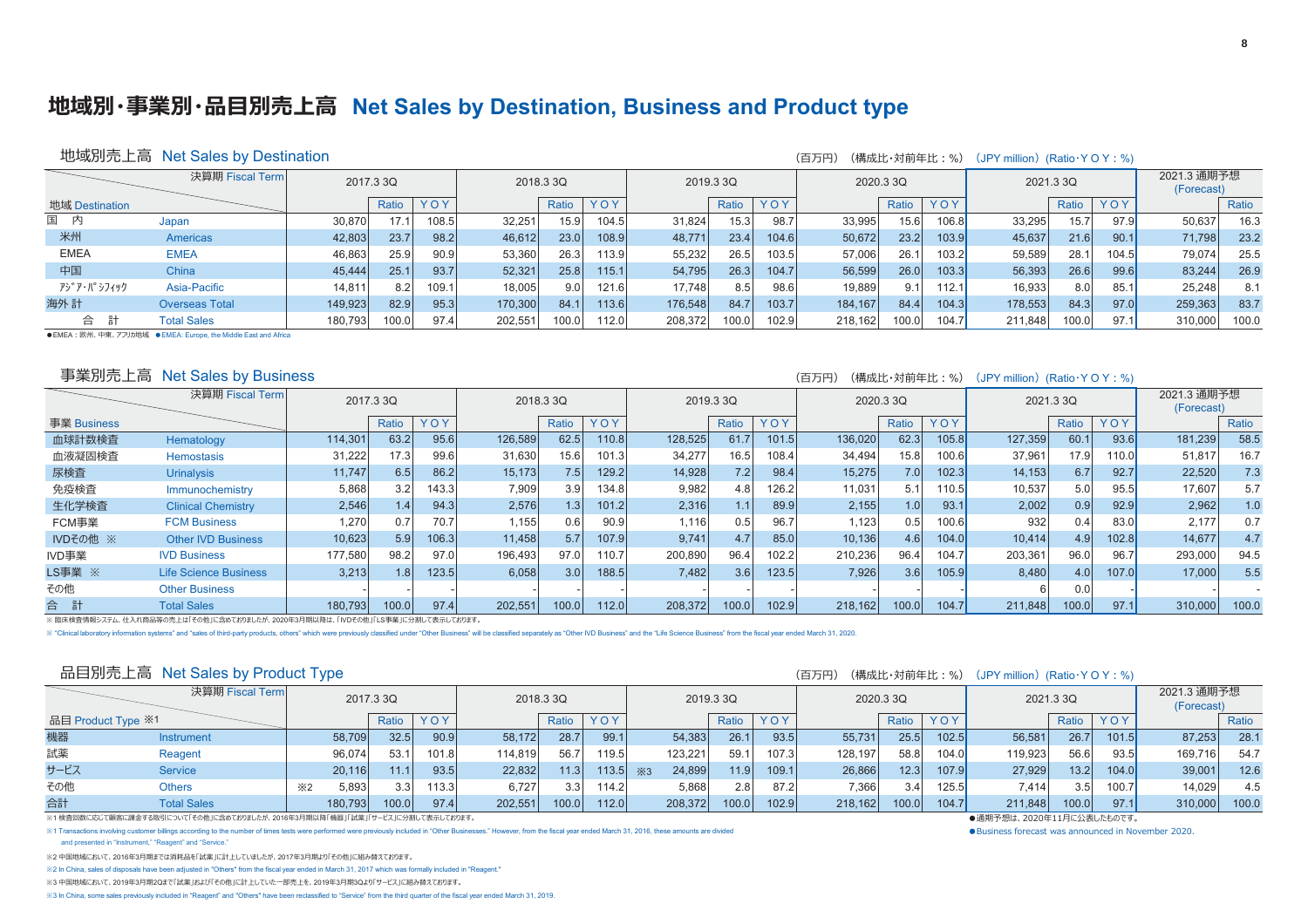#### 地域別·事業別売上高 Net Sales by Destination and Business

#### 日本 Japan

#### (百万円) (構成比・対前年比:%) (JPY million) (Ratio·Y O Y : %)

|             | 決算期 Fiscal Term              |        | 2017.3 3Q |       |        | 2018.3 3Q |       |        | 2019.3 3Q |       |        | 2020.3 3Q |                   |        | 2021.3 3Q |       |
|-------------|------------------------------|--------|-----------|-------|--------|-----------|-------|--------|-----------|-------|--------|-----------|-------------------|--------|-----------|-------|
| 事業 Business |                              |        | Ratio     | YOY   |        | Ratio     | YOY   |        | Ratio     | YOY   |        | Ratio     | YOY               |        | Ratio     | YOY   |
| 血球計数検査      | Hematology                   | 13,354 | 43.3      | 106.2 | 13,327 | 41.3      | 99.8  | 13,419 | 42.2      | 100.7 | 14,103 | 41.5      | 105.1             | 14,006 | 42.7      | 99.3  |
| 血液凝固検査      | <b>Hemostasis</b>            | 5,356  | 17.4      | 104.9 | 5,671  | 17.6      | 105.9 | 5,867  | 18.4      | 103.5 | 6,488  | 19.1      | 110.6             | 6,556  | 19.7      | 101.0 |
| 尿検査         | <b>Urinalysis</b>            | 1,739  | 5.6       | 107.1 | 1,799  | 5.6       | 103.5 | 2,206  | 6.9       | 122.6 | 2,374  | 7.0       | 107.6             | 2,092  | 6.3       | 88.1  |
| 免疫検査        | Immunochemistry              | 3,122  | 10.7      | 125.7 | 3,397  | 10.5      | 108.8 | 3,717  |           | 109.4 | 4,081  | 12.0      | 109.8             | 3,794  | 11.4      | 93.0  |
| 生化学検査       | <b>Clinical Chemistry</b>    | 1,110  | 3.6       | 105.3 | 1,162  | 3.6       | 104.7 | 936    | 2.9       | 80.5  | 864    | 2.5       | 92.3              | 846    | 2.5       | 97.9  |
| FCM事業       | <b>FCM Business</b>          | 44     | 0.1       | 340.7 | 28     | 0.1       | 64.2  | 98     | 0.3       | 346.4 | 69     | 0.2       | 70.2 <sub>1</sub> | 38     |           | 55.1  |
| IVDその他 ※    | <b>Other IVD Business</b>    | 5,382  | 17.4      | 100.3 | 5,687  | 17.6      | 105.7 | 3,951  | 12.4      | 69.5  | 4,343  | 12.8      | 109.9             | 3,589  | 10.8      | 82.6  |
| IVD事業       | <b>IVD Business</b>          | 30,110 | 97.5      | 106.6 | 31,075 | 96.4      | 103.2 | 30,197 | 94.9      | 97.2  | 32,325 | 95.1      | 107.0             | 30,924 | 92.9      | 95.7  |
| LS事業 ※      | <b>Life Science Business</b> | 760    | 2.5       | 371.6 | 1.176  | 3.6       | 154.7 | 1,626  | 5.1       | 138.3 | 1,669  | 4.9       | 102.6             | 2,363  |           | 141.6 |
| その他         | <b>Other Business</b>        |        |           |       |        |           |       |        |           |       |        |           |                   | ห      | 0.0       |       |
| 計<br>合      | <b>Total Sales</b>           | 30,870 | 100.0     | 108.5 | 32,251 | 100.0     | 104.5 | 31,824 | 100.0     | 98.7  | 33,995 | 100.0     | 106.8             | 33,295 | 100.0     | 97.9  |

#### 海外 Overseas

|             | 決算期 Fiscal Term              |         | 2017.3 3Q        |       |         | 2018.3 3Q |        |         | 2019.3 3Q |        |         | 2020.3 3Q |       |         | 2021.3 3Q |       |
|-------------|------------------------------|---------|------------------|-------|---------|-----------|--------|---------|-----------|--------|---------|-----------|-------|---------|-----------|-------|
| 事業 Business |                              |         | Ratio            | YOY   |         | Ratio     | YOY    |         | Ratio     | YOY    |         | Ratio     | YOY   |         | Ratio     | YOY   |
| 血球計数検査      | Hematology                   | 100,946 | 67.3             | 94.4  | 113,262 | 66.5      | 112.21 | 115,106 | 65.2      | 101.6l | 121,917 | 66.2      | 105.9 | 113,352 | 63.5      | 93.0  |
| 血液凝固検査      | <b>Hemostasis</b>            | 25,865  | 17.3             | 98.6  | 25,958  | 15.2      | 100.4  | 28.409  | 16.1      | 109.4  | 28,006  | 15.2      | 98.6  | 31,404  | 17.6      | 112.1 |
| 尿検査         | <b>Urinalysis</b>            | 10,007  | 6.7              | 83.4  | 13,374  | 7.9       | 133.61 | 12,722  | 7.2       | 95.1   | 12,900  | 7.0       | 101.4 | 12,060  | 6.8       | 93.5  |
| 免疫検査        | Immunochemistry              | 2,746   | 1.8              | 171.8 | 4,512   | 2.6       | 164.3  | 6,265   | 3.5       | 138.9  | 6,949   | 3.8       | 110.9 | 6,742   | 3.8       | 97.0  |
| 生化学検査       | <b>Clinical Chemistry</b>    | 1,435   | 1.0 <sub>l</sub> | 87.3  | 1.413   | 0.8       | 98.4   | 1,379   | 0.8       | 97.6   | 1,291   | 0.7       | 93.6  | 1,156   | 0.6       | 89.5  |
| FCM事業       | <b>FCM Business</b>          | 1,225   | 0.8              | 68.7  | 1.126   | 0.7       | 91.9   | 1,017   | 0.6       | 90.4   | 1,054   | 0.6       | 103.6 | 894     | 0.5       | 84.8  |
| IVDその他 ※    | <b>Other IVD Business</b>    | 5,241   | 3.5              | 113.3 | 5.770   | 3.4       | 110.1  | 5,790   | 3.3       | 100.3  | 5,792   | 3.1       | 100.0 | 6,825   | 3.8       | 117.8 |
| IVD事業       | <b>IVD Business</b>          | 147.470 | 98.4             | 95.2  | 165.418 | 97.1      | 112.2  | 170,692 | 96.7      | 103.2  | 177,910 | 96.6      | 104.2 | 172,436 | 96.6      | 96.9  |
| LS事業 ※      | <b>Life Science Business</b> | 2,453   | 1.6              | 102.3 | 4,882   | 2.9       | 199.0  | 5,855   | 3.3       | 119.9  | 6,256   | 3.4       | 106.8 | 6,117   | 3.4       | 97.8  |
| その他         | <b>Other Business</b>        |         |                  |       |         |           |        |         |           |        |         |           |       |         |           |       |
| 計<br>合      | <b>Total Sales</b>           | 149,923 | 100.0            | 95.3  | 170,300 | 100.0     | 113.6l | 176,548 | 100.0     | 103.7  | 184.167 | 100.0     | 104.3 | 178,553 | 100.0     | 97.0  |

※ 臨床検査情報システム、仕入れ商品等の売上は「その他」に含めておりましたが、2020年3月期以降は、「IVDその他」「LS事業」に分割して表示しております。

% "Clinical laboratory information systems" and "sales of third-party products, others" which were previously classified under "Other Business" will be classified separately as "Other IVD Business" and the "Life Science Bu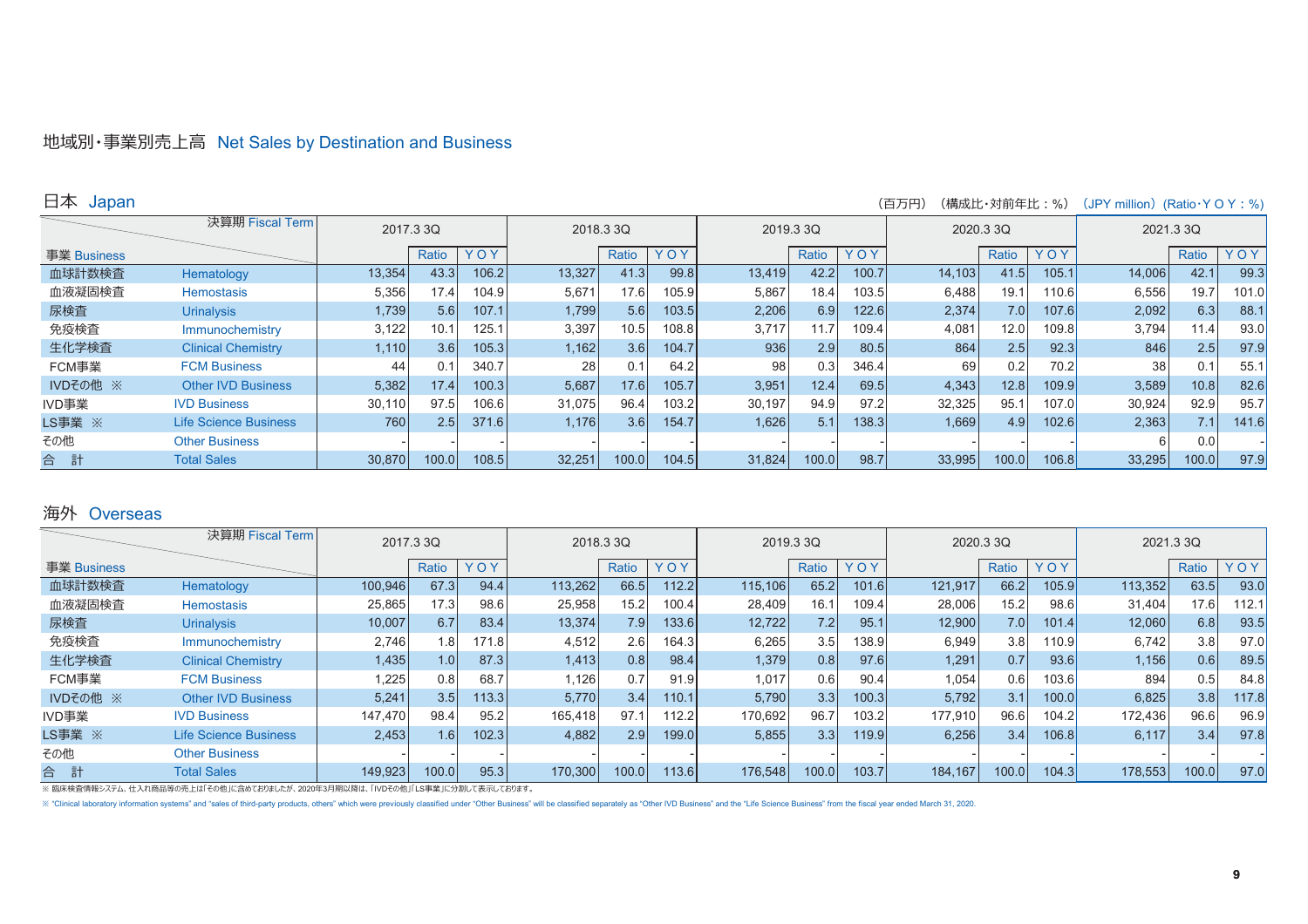| 米州 | Americas |
|----|----------|

(百万円) (構成比·対前年比:%) (JPY million) (Ratio·Y O Y : %)

|             | 決算期 Fiscal Term              |        | 2017.3 3Q |       |           | 2018.33Q         |       |        | 2019.3 3Q |            |        | 2020.3 3Q          |       |        | 2021.3 3Q |       |
|-------------|------------------------------|--------|-----------|-------|-----------|------------------|-------|--------|-----------|------------|--------|--------------------|-------|--------|-----------|-------|
| 事業 Business |                              |        | Ratio     | YOY   |           | Ratio            | YOY   |        | Ratio     | <b>YOY</b> |        | Ratio              | YOY   |        | Ratio     | YOY   |
| 血球計数検査      | Hematology                   | 38,503 | 90.0      | 99.1  | 41.302    | 88.6             | 107.3 | 42,794 | 87.7      | 103.6      | 45,493 | 89.8               | 106.3 | 40,641 | 89.1      | 89.3  |
| 血液凝固検査      | <b>Hemostasis</b>            | 2,395  | 5.6       | 111.6 | 2,005     | 4.3              | 83.7  | 2,780  | 5.7       | 138.7      | 1,965  | 3.9                | 70.7  | 2,341  | 5.1       | 119.1 |
| 尿検査         | <b>Urinalysis</b>            | 1,385  | 3.2       | 73.0  | 1,930     | 4.1              | 139.4 | 1,499  | 3.1       | 77.6       | 1,410  | 2.8                | 94.1  | 1,202  | 2.6       | 85.3  |
| 免疫検査        | Immunochemistry              |        | 0.0       |       |           |                  |       |        | 0.0       |            |        | 0.0                | 173.1 |        | 0.0       | 70.2  |
| 生化学検査       | <b>Clinical Chemistry</b>    |        |           |       |           |                  |       |        |           |            |        |                    |       |        |           |       |
| FCM事業       | <b>FCM Business</b>          | 154    | 0.4       | 112.1 | 156       | 0.3              | 101.7 | 123    | 0.3       | 78.6       | 175    | 0.3                | 142.0 | 179    | 0.4       | 102.8 |
| IVDその他 ※    | <b>Other IVD Business</b>    | 94     | 0.2       | 107.0 | <b>78</b> | 0.2              | 83.3  | 65     | 0.1       | 83.2       | 49     | 0.1                | 75.7  | 66     | 0.1       | 133.7 |
| IVD事業       | <b>IVD Business</b>          | 42,533 | 99.4      | 98.6  | 45.474    | 97.6             | 106.9 | 47.264 | 96.9      | 103.9      | 49,096 | 96.9               | 103.9 | 44.433 | 97.4      | 90.5  |
| LS事業 ※      | <b>Life Science Business</b> | 269    | 0.6       | 59.6  | 1,137     | 2.4 <sub>1</sub> | 421.5 | 1,507  | 3.1       | 132.5      | 1,576  | 3.1                | 104.6 | 1,204  | 2.6       | 76.4  |
| その他         | <b>Other Business</b>        |        |           |       |           |                  |       |        |           |            |        |                    |       |        |           |       |
| 計<br>合      | <b>Total Sales</b>           | 42,803 | 100.0     | 98.2  | 46,612    | 100.0            | 108.9 | 48,771 | 100.0     | 104.6      | 50,672 | 100.0 <sub>1</sub> | 103.9 | 45,637 | 100.0     | 90.1  |

#### EMEA (欧州、中東、アフリカ地域 / Europe, the Middle East and Africa)

|             | 決算期 Fiscal Term              |        | 2017.3 3Q |       |                 | 2018.33Q |       |                 | 2019.3 3Q |                 |        | 2020.33Q |       | 2021.3 3Q |       |       |
|-------------|------------------------------|--------|-----------|-------|-----------------|----------|-------|-----------------|-----------|-----------------|--------|----------|-------|-----------|-------|-------|
| 事業 Business |                              |        | Ratio     | YOY   |                 | Ratio    | YOY   |                 | Ratio     | YOY             |        | Ratio    | YOY   |           | Ratio | YOY   |
| 血球計数検査      | Hematology                   | 32,809 | 70.0      | 91.4  | 36,613          | 68.6     | 111.6 | 37,848          | 68.5      | 103.4           | 38,875 | 68.2     | 102.7 | 39,523    | 66.3  | 101.7 |
| 血液凝固検査      | <b>Hemostasis</b>            | 4,579  | 9.8       | 81.2  | 4,652           | 8.7      | 101.6 | 4,679           | 8.5       | 100.6           | 5,017  | 8.8      | 107.2 | 5,824     | 9.8   | 116.1 |
| 尿検査         | <b>Urinalysis</b>            | 2,131  | 4.5       | 84.5  | 2,737           | 5.1      | 128.4 | 2,837           | 5.1       | 103.6           | 3,238  | 5.7      | 114.1 | 2,934     | 4.9   | 90.6  |
| 免疫検査        | Immunochemistry              |        | 0.0       | 19.6  |                 | 0.0      | :4    |                 |           | $0.0$ 22, 163.2 |        | 0.0      | 159.6 |           | 0.0   | 61.7  |
| 生化学検査       | <b>Clinical Chemistry</b>    |        | 0.0       | 4.0   | 18 <sub>1</sub> | 0.0      | 267.6 | 14 <sup>1</sup> | 0.0       | 77.3            | 13     | 0.0      | 93.9  | 14        | 0.0   | 108.3 |
| FCM事業       | <b>FCM Business</b>          | 854    | 1.8       | 61.4  | 641             | .2       | 75.1  | 634             |           | 98.9            | 561    | 1.0      | 88.5  | 485       | 0.8   | 86.5  |
| IVDその他 ※    | <b>Other IVD Business</b>    | 4,295  | 9.2       | 107.0 | 4,996           | 9.4      | 116.3 | 4,939           | 8.9       | 98.9            | 4,695  | 8.2      | 95.0  | 6,097     | 10.2  | 129.9 |
| IVD事業       | <b>IVD Business</b>          | 44,678 | 95.3      | 90.0  | 49,661          | 93.7     | 111.2 | 50,956          | 92.3      | 102.6           | 52,404 | 91.9     | 102.8 | 54,882    | 92.1  | 104.7 |
| LS事業 ※      | <b>Life Science Business</b> | 2,184  | 4.7       | 112.6 | 3,699           | 6.9      | 169.3 | 4,276           | 7.7       | 115.6           | 4,601  | 8.1      | 107.6 | 4,706     | 7.9   | 102.3 |
| その他         | <b>Other Business</b>        |        |           |       |                 |          |       |                 |           |                 |        |          |       |           |       |       |
| 合<br>計      | <b>Total Sales</b>           | 46,863 | 100.0     | 90.9  | 53,360          | 100.0l   | 113.9 | 55,232          | 100.0     | 103.5           | 57,006 | 100.0    | 103.2 | 59,589    | 100.0 | 104.5 |

※臨床検査情報システム、仕入れ商品等の売上は「その他」に含めておりましたが、2020年3月期以降は、「IVDその他」「LS事業」に分割して表示しております。

% "Clinical laboratory information systems" and "sales of third-party products, others" which were previously classified under "Other Business" will be classified separately as "Other IVD Business" and the "Life Science Bu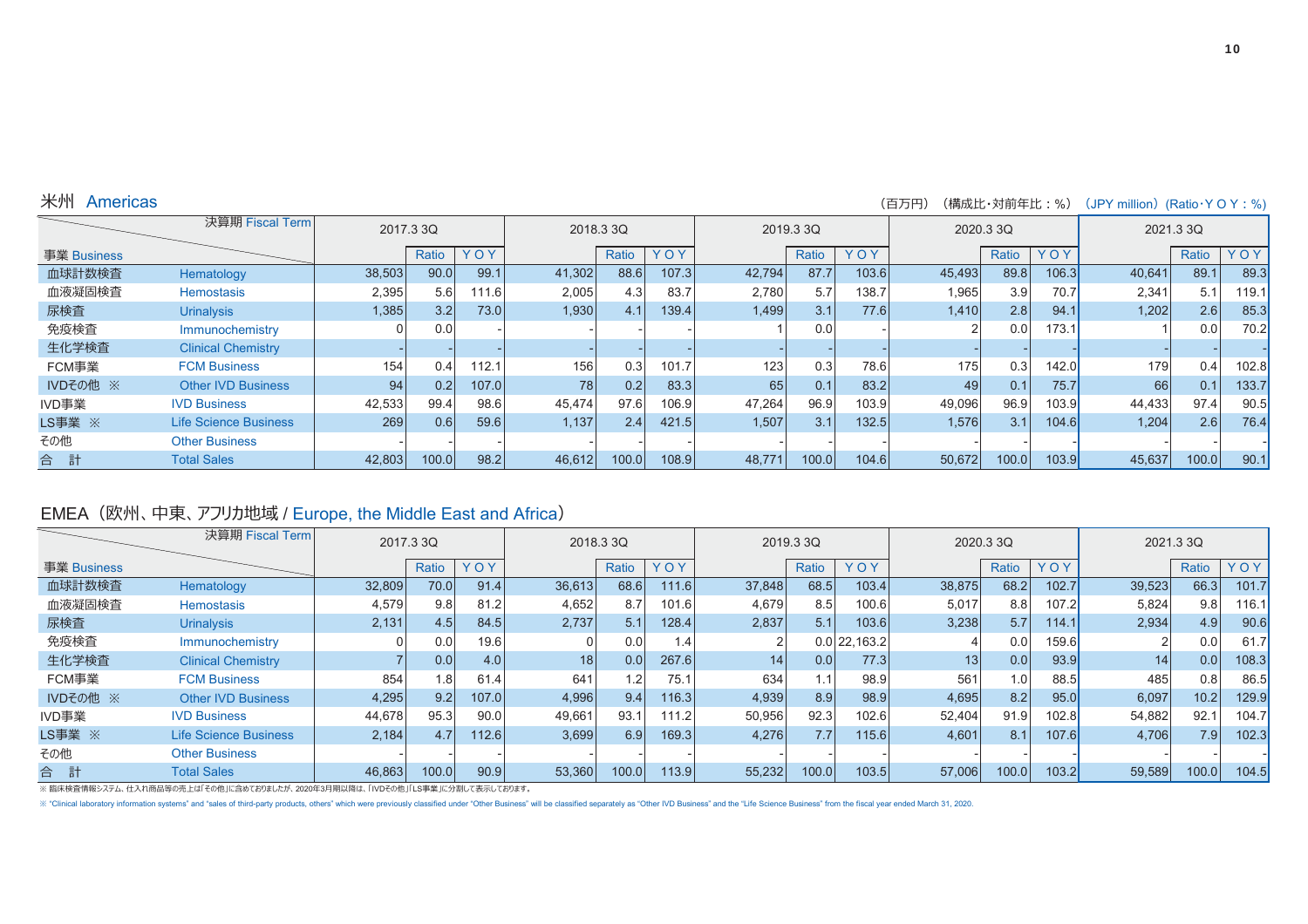#### (百万円) (構成比・対前年比:%) (JPY million) (Ratio·YOY:%)

|             | 決算期 Fiscal Term              |        | 2017.3 3Q |       |        | 2018.3 3Q |       |        | 2019.3 3Q    |       |        | 2020.33Q |       |        | 2021.3 3Q        |       |
|-------------|------------------------------|--------|-----------|-------|--------|-----------|-------|--------|--------------|-------|--------|----------|-------|--------|------------------|-------|
| 事業 Business |                              |        | Ratio     | YOY   |        | Ratio     | YOY   |        | <b>Ratio</b> | YOY   |        | Ratio    | YOY   |        | Ratio            | YOY   |
| 血球計数検査      | Hematology                   | 19,702 | 43.4      | 85.5  | 23,275 | 44.5      | 118.1 | 22,810 | 41.6         | 98.0  | 24,326 | 43.0     | 106.6 | 22,016 | 39.0             | 90.5  |
| 血液凝固検査      | <b>Hemostasis</b>            | 16,772 | 36.9      | 101.4 | 16,734 | 32.0      | 99.8  | 18,458 | 33.7         | 110.3 | 18,530 | 32.7     | 100.4 | 20,654 | 36.6             | 111.5 |
| 尿検査         | <b>Urinalysis</b>            | 5,425  | 11.9      | 85.0  | 7,188  | 13.7      | 132.5 | 6,739  | 12.3         | 93.8  | 6,579  | 11.6     | 97.6  | 6,578  | 11.7             | 100.0 |
| 免疫検査        | Immunochemistry              | 2,577  | 5.7       | 164.4 | 4,278  | 8.2       | 166.0 | 5,950  | 10.9         | 139.1 | 6,467  | 11.4     | 108.7 | 6,279  |                  | 97.1  |
| 生化学検査       | <b>Clinical Chemistry</b>    | 875    | 1.9       | 93.8  | 7421   | 1.4       | 84.8  | 7211   | 1.3          | 97.2  | 569    | 1.0      | 79.0  | 553    | 1.0 <sub>l</sub> | 97.1  |
| FCM事業       | <b>FCM Business</b>          | 91     | 0.21      | 347.7 | 79.    | 0.2       | 86.7  | 71     | 0.1          | 89.6  | 87     | 0.2      | 123.5 | 136    | 0.2              | 155.2 |
| IVDその他 ※    | <b>Other IVD Business</b>    |        |           |       |        | 0.0       |       |        | 0.0          | 70.2  |        | 0.0      | 0.7   |        |                  |       |
| IVD事業       | <b>IVD Business</b>          | 45,444 | 100.0     | 93.7  | 52,299 | 100.0     | 115.1 | 54,752 | 99.9         | 104.7 | 56,561 | 99.9     | 103.3 | 56,218 | 99.7             | 99.4  |
| LS事業 ※      | <b>Life Science Business</b> |        |           |       | 21     | 0.0       |       | 42     | 0.1          | 195.0 | 37     | 0.1      | 87.5  | 175    | 0.3              | 467.0 |
| その他         | <b>Other Business</b>        |        |           |       |        |           |       |        |              |       |        |          |       |        |                  |       |
| 合<br>計      | <b>Total Sales</b>           | 45,444 | 100.0     | 93.7  | 52,321 | 100.0     | 115.1 | 54,795 | 100.0        | 104.7 | 56,599 | 100.0    | 103.3 | 56,393 | 100.0            | 99.6  |

## アジア・パシフィック Asia-Pacific

|             | 決算期 Fiscal Term              |               | 2017.3 3Q |                  |        | 2018.3 3Q |                            |        | 2019.3 3Q    |       |        | 2020.33Q |        | 2021.3 3Q       |                  |       |
|-------------|------------------------------|---------------|-----------|------------------|--------|-----------|----------------------------|--------|--------------|-------|--------|----------|--------|-----------------|------------------|-------|
| 事業 Business |                              |               | Ratio     | YOY              |        | Ratio     | YOY                        |        | <b>Ratio</b> | YOY   |        | Ratio    | YOY    |                 | Ratio            | YOY   |
| 血球計数検査      | Hematology                   | 9,931         | 67.0      | 108.4            | 12,070 | 67.0      | 121.5                      | 11,653 | 65.7         | 96.5  | 13,221 | 66.5     | 113.5  | 11,171          | 66.0             | 84.5  |
| 血液凝固検査      | <b>Hemostasis</b>            | 2,117         | 14.3      | 111.3            | 2,565  | 14.3      | 121.2                      | 2,491  | 14.0         | 97.1  | 2,492  | 12.5     | 100.1  | 2,584           | 15.3             | 103.7 |
| 尿検査         | <b>Urinalysis</b>            | 1,065         | 7.2       | 89.3             | 1,517  | 8.4       | 142.4                      | 1,646  | 9.3          | 108.5 | 1,672  | 8.4      | 101.6  | 1,345           | 7.9              | 80.4  |
| 免疫検査        | Immunochemistry              | 167           | 1.1       | 629.4            | 234    | 1.3       | 139.7                      | 311    | 1.8          | 132.8 | 475    | 2.4      | 152.7  | 458             | 2.7              | 96.6  |
| 生化学検査       | <b>Clinical Chemistry</b>    | 553           | 3.7       | 103.7            | 652    | 3.6       | 117.9                      | 643    | 3.6          | 98.7  | 708    | 3.6      | 110.0l | 588             | 3.5              | 83.1  |
| FCM事業       | <b>FCM Business</b>          | 125           | 0.9       | 55.4             | 249    | 1.4       | 197.7                      | 189    | 1.1          | 76.1  | 230    | 1.2.     | 121.6  | 92              | 0.5              | 40.3  |
| IVDその他 ※    | <b>Other IVD Business</b>    | 852           | 5.8       | 163.0            | 693    | 3.9       | 81.4                       | 783    | 4.4          | 112.9 | 1,047  | 5.3      | 133.7  | 661             | 3.9              | 63.2  |
| IVD事業       | <b>IVD Business</b>          | 14,813        | 100.0     | 109.2            | 17,982 | 99.9      | 121.4                      | 17,719 | 99.8         | 98.5  | 19,848 | 99.8     | 112.0  | 16,902          | 99.8             | 85.2  |
| LS事業 ※      | <b>Life Science Business</b> | $\triangle$ 1 |           | $\triangle$ 38.4 | 22     |           | $0.1   \triangle 1,365.5 $ | 29     | 0.2          | 129.2 | 40     | 0.2      | 140.3  | 30 <sup>1</sup> | 0.2 <sub>1</sub> | 75.6  |
| その他         | <b>Other Business</b>        |               |           |                  |        |           |                            |        |              |       |        |          |        |                 |                  |       |
| 計<br>合      | <b>Total Sales</b>           | 14,811        | 100.0     | 109.1            | 18,005 | 100.0     | 121.6                      | 17,748 | 100.0        | 98.6  | 19,889 | 100.0    | 112.1  | 16,933          | 100.0            | 85.1  |

% "Clinical laboratory information systems" and "sales of third-party products, others" which were previously classified under "Other Business" will be classified separately as "Other IVD Business" and the "Life Science Bu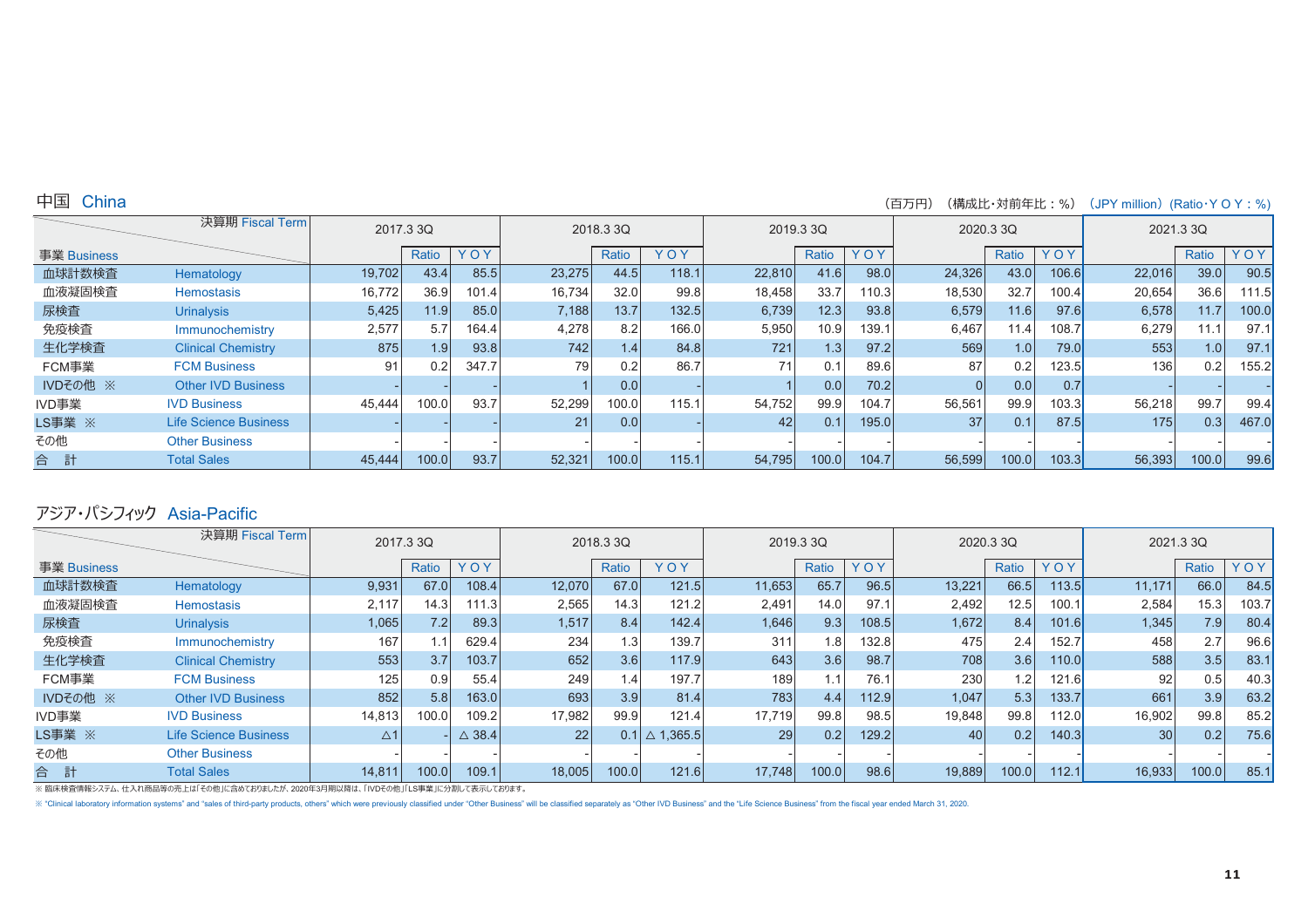地域別·品目別売上高 Net Sales by Destination and Product type

| (百万円)<br>(構成比・対前年比:%)(JPY million)(Ratio・YOY:% |  |  |  |
|------------------------------------------------|--|--|--|
|------------------------------------------------|--|--|--|

|                                                      | $\times 1$ | 決算期 Fiscal Term    |            |         | 2017.3 3Q    |        |         | 2018.33Q |       |            | 2019.3 3Q |       |       |         | 2020.3 3Q |       |         | 2021.3 3Q |       |
|------------------------------------------------------|------------|--------------------|------------|---------|--------------|--------|---------|----------|-------|------------|-----------|-------|-------|---------|-----------|-------|---------|-----------|-------|
| 地域 Destination/品目 Product Type                       |            |                    |            |         | <b>Ratio</b> | YOY    |         | Ratio    | YOY   |            |           | Ratio | YOY   |         | Ratio     | YOY   |         | Ratio     | YOY   |
|                                                      | 機器         | Instrument         |            | 6,230   | 20.2         | 103.8  | 6,223   | 19.3     | 99.9  |            | 5,445     | 17.1  | 87.5  | 6,442   | 19.0      | 118.3 | 5,527   | 16.6      | 85.8  |
|                                                      | 試薬         | Reagent            |            | 18,989  | 61.5         | 108.4  | 20,339  | 63.1     | 107.1 |            | 21,232    | 66.7  | 104.4 | 22,209  | 65.3      | 104.6 | 21,933  | 65.9      | 98.8  |
| 日本                                                   | サービス       | <b>Service</b>     |            | 3,913   | 12.7         | 120.2  | 4,052   | 12.6     | 103.6 |            | 3,995     | 12.6  | 98.6  | 4,145   | 12.2      | 103.8 | 4,639   | 13.9      | 111.9 |
| Japan                                                | その他        | <b>Others</b>      |            | 1,736   | 5.6          | 104.1  | 1,635   | 5.1      | 94.2  |            | 1,151     | 3.6   | 70.4  | 1,197   | 3.5       | 104.0 | 1,194   | 3.6       | 99.7  |
|                                                      | 合計         | <b>Total Sales</b> |            | 30,870  | 100.0        | 108.5  | 32,251  | 100.0    | 104.5 |            | 31,824    | 100.0 | 98.7  | 33,995  | 100.0     | 106.8 | 33,295  | 100.0     | 97.9  |
|                                                      | 機器         | <b>Instrument</b>  |            | 15,425  | 36.0         | 102.7  | 14,891  | 31.9     | 96.5  |            | 14,983    | 30.7  | 100.6 | 14,867  | 29.3      | 99.2  | 11,541  | 25.3      | 77.6  |
|                                                      | 試薬         | Reagent            |            | 16,920  | 39.5         | 98.7   | 19,795  | 42.5     | 117.0 |            | 21,263    | 43.6  | 107.4 | 22,861  | 45.1      | 107.5 | 21,167  | 46.4      | 92.6  |
| 米州                                                   | サービス       | <b>Service</b>     |            | 10,033  | 23.4         | 90.7   | 11,439  | 24.5     | 114.0 |            | 12,035    | 24.7  | 105.2 | 12,324  | 24.3      | 102.4 | 12,437  | 27.3      | 100.9 |
| <b>Americas</b>                                      | その他        | <b>Others</b>      |            | 423     | 1.0          | 116.5  | 486     | 1.0      | 114.9 |            | 490       | 1.0   | 100.8 | 618     | 1.2       | 126.1 | 491     | 1.1       | 79.4  |
|                                                      | 合計         | <b>Total Sales</b> |            | 42,803  | 100.0        | 98.2   | 46.612  | 100.0    | 108.9 |            | 48,771    | 100.0 | 104.6 | 50,672  | 100.0     | 103.9 | 45,637  | 100.0     | 90.1  |
|                                                      | 機器         | Instrument         |            | 14,590  | 31.1         | 89.1   | 15,132  | 28.4     | 103.7 |            | 15,475    | 28.0  | 102.3 | 15,715  | 27.6      | 101.6 | 17,442  | 29.3      | 111.0 |
|                                                      | 試薬         | Reagent            |            | 25,128  | 53.6         | 95.6   | 29,767  | 55.8     | 118.5 |            | 31,375    | 56.8  | 105.4 | 32,670  | 57.3      | 104.1 | 32,471  | 54.5      | 99.4  |
| <b>EMEA</b>                                          | サービス       | <b>Service</b>     |            | 5,017   | 10.7         | 81.3   | 5,963   | 11.2     | 118.9 |            | 5,942     | 10.8  | 99.6  | 5,831   | 10.2      | 98.1  | 6,792   | 11.4      | 116.5 |
|                                                      | その他        | <b>Others</b>      |            | 2,126   | 4.5          | 77.6   | 2,497   | 4.7      | 117.5 |            | 2,438     | 4.4   | 97.6  | 2,787   | 4.9       | 114.3 | 2,882   | 4.8       | 103.4 |
|                                                      | 合計         | <b>Total Sales</b> |            | 46.863  | 100.0        | 90.9   | 53.360  | 100.0    | 113.9 |            | 55,232    | 100.0 | 103.5 | 57,006  | 100.0     | 103.2 | 59.589  | 100.0     | 104.5 |
|                                                      | 機器         | Instrument         |            | 17,581  | 38.7         | 75.0   | 16,319  | 31.2     | 92.8  |            | 13,985    | 25.5  | 85.7  | 14,082  | 24.9      | 100.7 | 17,993  | 31.9      | 127.8 |
|                                                      | 試薬         | Reagent            |            | 26,375  | 58.0         | 106.7  | 34,091  | 65.2     | 129.3 |            | 37,770    | 68.9  | 110.8 | 37,039  | 65.4      | 98.1  | 32,952  | 58.4      | 89.0  |
| 中国                                                   | サービス       | <b>Service</b>     |            | 283     | 0.6          | 91.6   | 406     | 0.8      | 143.5 | $\times$ 3 | 1,834     | 3.3   | 451.7 | 3,404   | 6.0       | 185.6 | 3,091   | 5.5       | 90.8  |
| China                                                | その他        | <b>Others</b>      | $\times 2$ | 1,204   | 2.7          | .234.8 | 1,504   | 2.9      | 124.9 |            | 1,205     | 2.2   | 80.1  | 2,072   | 3.7       | 172.0 | 2,355   | 4.2       | 113.7 |
|                                                      | 合計         | <b>Total Sales</b> |            | 45,444  | 100.0        | 93.7   | 52,321  | 100.0    | 115.1 |            | 54,795    | 100.0 | 104.7 | 56,599  | 100.0     | 103.3 | 56,393  | 100.0     | 99.6  |
|                                                      | 機器         | Instrument         |            | 4,880   | 33.0         | 129.9  | 5,605   | 31.1     | 114.9 |            | 4,493     | 25.3  | 80.2  | 4,622   | 23.2      | 102.9 | 4,076   | 24.1      | 88.2  |
| $\overline{y}$ $\overline{y}$ $\overline{y}$ $\cdot$ | 試薬         | Reagent            |            | 8,660   | 58.5         | 99.6   | 10,826  | 60.1     | 125.0 |            | 11,580    | 65.2  | 107.0 | 13,415  | 67.5      | 115.8 | 11,398  | 67.3      | 85.0  |
| パ <sup></sup> シフィック                                  | サービス       | <b>Service</b>     |            | 868     | 5.9          | 121.6  | 970     | 5.4      | 111.8 |            | 1,091     | 6.2   | 112.5 | 1,159   | 5.8       | 106.2 | 967     | 5.7       | 83.4  |
| Asia-                                                | その他        | <b>Others</b>      |            | 402     | 2.7          | 99.3   | 603     | 3.4      | 150.0 |            | 582       | 3.3   | 96.5  | 691     | 3.5       | 118.7 | 490     | 2.9       | 70.9  |
| <b>Pacific</b>                                       | 合計         | <b>Total Sales</b> |            | 14,811  | 100.0        | 109.1  | 18,005  | 100.0    | 121.6 |            | 17,748    | 100.0 | 98.6  | 19,889  | 100.0     | 112.1 | 16,933  | 100.0     | 85.1  |
|                                                      | 機器         | Instrument         |            | 58,709  | 32.5         | 90.9   | 58,172  | 28.7     | 99.1  |            | 54,383    | 26.1  | 93.5  | 55,731  | 25.5      | 102.5 | 56,581  | 26.7      | 101.5 |
|                                                      | 試薬         | Reagent            |            | 96,074  | 53.1         | 101.8  | 114,819 | 56.7     | 119.5 |            | 123,221   | 59.1  | 107.3 | 128,197 | 58.8      | 104.0 | 119,923 | 56.6      | 93.5  |
| 計                                                    | サービス       | <b>Service</b>     |            | 20,116  | 11.1         | 93.5   | 22,832  | 11.3     | 113.5 | $\times3$  | 24,899    | 11.9  | 109.1 | 26,866  | 12.3      | 107.9 | 27,929  | 13.2      | 104.0 |
| <b>Total</b>                                         | その他        | <b>Others</b>      | $\times 2$ | 5,893   | 3.3          | 113.3  | 6.727   | 3.3      | 114.2 |            | 5,868     | 2.8   | 87.2  | 7,366   | 3.4       | 125.5 | 7,414   | 3.5       | 100.7 |
|                                                      | 合計         | <b>Total Sales</b> |            | 180,793 | 100.0        | 97.4   | 202,551 | 100.0    | 112.0 |            | 208,372   | 100.0 | 102.9 | 218,162 | 100.0     | 104.7 | 211,848 | 100.0     | 97.1  |

● EMEA: 欧州、中東、アフリカ地域 ● EMEA: Europe, the Middle East and Africa

※1 検査回数に応じて顧客に課金する取引について「その他」に含めておりましたが、2016年3月期以降「機器」「試薬」「サービス」に分割して表示しております。

※1 Transactions involving customer billings according to the number of times tests were performed were previously included in "Other Businesses." However, from the fiscal year ended March 31, 2016, these amounts are divide

※2 中国地域において、2016年3月期までは消耗品を「試薬」に計上していましたが、2017年3月期より「その他」に組み替えております。

پ2 In China, sales of disposals have been adjusted in "Others" from the fiscal year ended in March 31, 2017 which was formally included in "Reagent."

※3 中国地域において、2019年3月期2Qまで「試薬」および「その他」に計上していた一部売上を、2019年3月期3Qより「サービス」に組み替えております。

پ3 In China, some sales previously included in "Reagent" and "Others" have been reclassified to "Service" from the third quarter of the fiscal year ended March 31, 2019.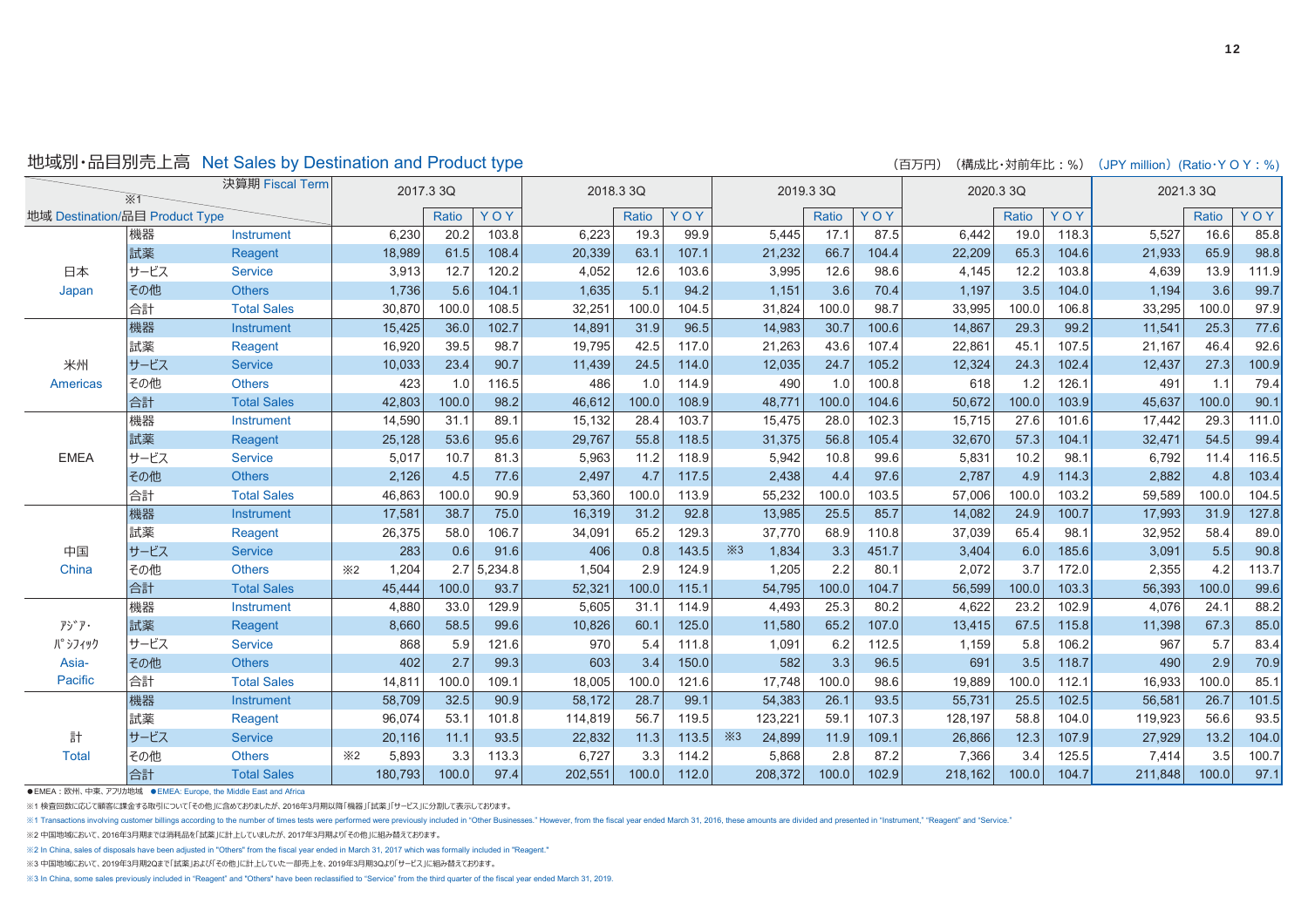### 所在地別売上高および営業利益の状況 Net Sales and Operating Income (Loss) by Geographical Region

|                         |       |                            |                    |           |       |                   |           | (百万円) |                    | (構成比·対前年比 : %) | $(JPY$ million) $(Ratio \cdot Y \cap Y : %)$ |                    |           |       |                    |           |       |                           |       |
|-------------------------|-------|----------------------------|--------------------|-----------|-------|-------------------|-----------|-------|--------------------|----------------|----------------------------------------------|--------------------|-----------|-------|--------------------|-----------|-------|---------------------------|-------|
|                         |       | 決算期 Fiscal Tern            |                    | 2017.3 3Q |       |                   | 2018.3 3Q |       |                    | 2019.3 3Q      |                                              |                    | 2020.3 3Q |       |                    | 2021.3 3Q |       | 2021.3 通期予想<br>(Forecast) |       |
| 所在地 Geographical Region |       |                            |                    | Ratio     | YOY   |                   | Ratio     | YOY   |                    | Ratio          | YOY                                          |                    | Ratio     | YOY   |                    | Ratio     | YOY   |                           | Ratio |
| $\times 1$              | 外部売上高 | <b>Sales to Customers</b>  | 32.732             | 31.7      | 105.6 | 33.643            | 31.7      | 102.8 | 33.663             | 30.9           | 100.1                                        | 36.695             | 31.7      | 109.0 | 36.154             | 32.2      | 98.5  | 55.382                    | 33.3  |
| 日本                      | 内部売上高 | Intra-area Transfer        | 70,389             | 68.3      | 98.8  | 72,654            | 68.3      | 103.2 | 75,336             | 69.1           | 103.7                                        | 79,223             | 68.3      | 105.2 | 76,250             | 67.8      | 96.2  | 111.068                   | 66.7  |
| Japan                   | 売上高 計 | <b>Total Sales</b>         | 103,121            | 100.0     | 100.9 | 106,297           | 100.0     | 103.1 | 109,000            | 100.0          | 102.5                                        | 115,919            | 100.0     | 106.3 | 112,404            | 100.0     | 97.0  | 166.449                   | 100.0 |
|                         | 営業利益  | <b>Operating Income</b>    | 27.225             | 26.4      | 81.0  | 29.825            | 28.1      | 109.6 | 28,060             | 25.7           | 94.1                                         | 26,408             | 22.8      | 94.1  | 21,780             | 19.4      | 82.5  | 30.632                    | 18.4  |
|                         | 外部売上高 | <b>Sales to Customers</b>  | 40,668             | 99.4      | 99.3  | 44,199            | 99.4      | 108.7 | 45,631             | 99.6           | 103.2                                        | 47,014             | 99.1      | 103.0 | 42,403             | 99.2      | 90.2  | 67,450                    | 99.8  |
| 米州                      | 内部売上高 | Intra-area Transfer        | 253                | 0.6       | 36.7  | 276               | 0.6       | 109.1 | 203                | 0.4            | 73.6                                         | 413                | 0.9       | 203.4 | 325                | 0.8       | 78.7  | 101                       | 0.2   |
| <b>Americas</b>         | 売上高計  | <b>Total Sales</b>         | 40,921             | 100.0     | 98.3  | 44,475            | 100.0     | 108.7 | 45,835             | 100.0          | 103.1                                        | 47,427             | 100.0     | 103.5 | 42,728             | 100.0     | 90.1  | 67,551                    | 100.0 |
|                         | 営業利益  | <b>Operating Income</b>    | 2,485              | 6.1       | 161.7 | 3,805             | 8.6       | 153.1 | 2,515              | 5.5            | 66.1                                         | 1,667              | 3.5       | 66.3  | 959                | 2.2       | 57.5  | 2,550                     | 3.8   |
|                         | 外部売上高 | <b>Sales to Customers</b>  | 47,208             | 95.9      | 91.3  | 54,528            | 96.7      | 115.5 | 56,772             | 97.1           | 104.1                                        | 58,193             | 96.0      | 102.5 | 60,141             | 95.8      | 103.3 | 79,760                    | 95.8  |
| <b>EMEA</b>             | 内部売上高 | <b>Intra-area Transfer</b> | 2,041              | 4.1       | 191.8 | 1,836             | 3.3       | 90.0  | 1,683              | 2.9            | 91.7                                         | 2,449              | 4.0       | 145.5 | 2,657              | 4.2       | 108.5 | 3,507                     | 4.2   |
|                         | 売上高 計 | <b>Total Sales</b>         | 49,250             | 100.0     | 93.3  | 56,365            | 100.0     | 114.4 | 58,455             | 100.0          | 103.7                                        | 60,642             | 100.0     | 103.7 | 62,798             | 100.0     | 103.6 | 83,268                    | 100.0 |
|                         | 営業利益  | <b>Operating Income</b>    | 3,694              | 7.5       | 112.9 | 4,351             | 7.7       | 117.8 | 4,707              | 8.1            | 108.2                                        | 6,338              | 10.5      | 134.7 | 7,503              | 11.9      | 118.4 | 9,289                     | 11.2  |
|                         | 外部売上高 | <b>Sales to Customers</b>  | 45,432             | 100.0     | 93.7  | 52,272            | 100.0     | 115.1 | 54,726             | 100.0          | 104.7                                        | 56,532             | 100.0     | 103.3 | 56,317             | 100.0     | 99.6  | 83,168                    | 100.0 |
| 中国                      | 内部売上高 | Intra-area Transfer        |                    | 0.0       | 133.3 | 14                | 0.0       | 350.0 |                    | 0.0            | 50.0                                         |                    | 0.0       | 0.0   |                    | 0.0       | 108.9 | $\Omega$                  | 0.0   |
| China                   | 売上高計  | <b>Total Sales</b>         | 45,436             | 100.0     | 93.7  | 52.286            | 100.0     | 115.1 | 54.734             | 100.0          | 104.7                                        | 56.532             | 100.0     | 103.3 | 56.317             | 100.0     | 99.6  | 83.168                    | 100.0 |
|                         | 営業利益  | <b>Operating Income</b>    | 2.579              | 5.7       | 49.2  | 6.062             | 11.6      | 235.1 | 6.984              | 12.8           | 115.2                                        | 4.275              | 7.6       | 61.2  | 3.051              | 5.4       | 71.4  | 3.720                     | 4.5   |
| ×2                      | 外部売上高 | <b>Sales to Customers</b>  | 14,752             | 100.0     | 108.9 | 17,907            | 100.0     | 121.4 | 17,578             | 100.0          | 98.2                                         | 19.727             | 100.0     | 112.2 | 16,832             | 100.0     | 85.3  | 24.240                    | 100.0 |
| アシ゛ア・パ゜シフィック            | 内部売上高 | Intra-area Transfer        | 3                  | 0.0       | 15.8  | 3                 | 0.0       | 100.0 | 3                  | 0.0            | 100.0                                        |                    | 0.0       | 100.0 |                    | 0.0       | 33.3  | 5                         | 0.0   |
| Asia-Pacific            | 売上高計  | <b>Total Sales</b>         | 14,755             | 100.0     | 108.8 | 17,911            | 100.0     | 121.4 | 17,582             | 100.0          | 98.2                                         | 19,730             | 100.0     | 112.2 | 16,833             | 100.0     | 85.3  | 24,245                    | 100.0 |
|                         | 営業利益  | <b>Operating Income</b>    | 1,596              | 10.8      | 90.2  | 2,207             | 12.3      | 138.3 | 2,298              | 13.1           | 104.1                                        | 3,079              | 15.6      | 134.0 | 1,723              | 10.2      | 56.0  | 2,317                     | 9.6   |
|                         | 外部売上高 | <b>Sales to Customers</b>  | 180,793            | 71.3      | 97.4  | 202,551           | 73.0      | 112.0 | 208,372            | 73.0           | 102.9                                        | 218,162            | 72.7      | 104.7 | 211,848            | 72.8      | 97.1  | 310,000                   | 73.0  |
| 計                       | 内部売上高 | <b>Intra-area Transfer</b> | 72,692             | 28.7      | 99.6  | 74,785            | 27.0      | 102.9 | 77,234             | 27.0           | 103.3                                        | 82,089             | 27.3      | 106.3 | 79,234             | 27.2      | 96.5  | 114,682                   | 27.0  |
| <b>Total</b>            | 売上高計  | <b>Total Sales</b>         | 253,486            | 100.0     | 98.0  | 277,336           | 100.0     | 109.4 | 285,606            | 100.0          | 103.0                                        | 300,252            | 100.0     | 105.1 | 291,083            | 100.0     | 96.9  | 424,681                   | 100.0 |
|                         | 営業利益  | <b>Operating Income</b>    | 37,582             | 14.8      | 82.7  | 46,252            | 16.7      | 123.1 | 44,566             | 15.6           | 96.4                                         | 41,769             | 13.9      | 93.7  | 35,019             | 12.0      | 83.8  | 48,507                    | 11.4  |
| 消去/                     | 外部売上高 | <b>Sales to Customers</b>  |                    |           |       |                   |           |       |                    |                |                                              |                    |           |       |                    |           |       |                           |       |
| 全社                      | 内部売上高 | Intra-area Transfer        | △72,692            |           |       | △74,785           |           |       | $\triangle$ 77,234 |                |                                              | $\triangle$ 82,089 |           |       | △79,234            |           |       | $\triangle$ 114.682       |       |
| Eliminations/           | 売上高計  | <b>Total Sales</b>         | $\triangle$ 72,692 |           |       | △74,785           |           |       | $\triangle$ 77,234 |                |                                              | $\triangle$ 82,089 |           |       | $\triangle$ 79,234 |           |       | △114,682                  |       |
| Corporate               | 営業利益  | <b>Operating Income</b>    | 1,578              |           |       | $\triangle$ 1,668 |           |       | △1,996             |                |                                              | $\triangle$ 1,348  |           |       | 888                |           |       | $\triangle 7$             |       |
|                         | 外部売上高 | <b>Sales to Customers</b>  | 180,793            | 100.0     | 97.4  | 202,551           | 100.0     | 112.0 | 208,372            | 100.0          | 102.9                                        | 218,162            | 100.0     | 104.7 | 211,848            | 100.0     | 97.1  | 310,000                   | 100.0 |
| 連結                      | 内部売上高 | Intra-area Transfer        |                    |           |       |                   |           |       |                    |                |                                              |                    |           |       |                    |           |       |                           |       |
| Consolidated            | 売上高計  | <b>Total Sales</b>         | 180,793            | 100.0     | 97.4  | 202,551           | 100.0     | 112.0 | 208,372            | 100.0          | 102.9                                        | 218,162            | 100.0     | 104.7 | 211,848            | 100.0     | 97.1  | 310.000                   | 100.0 |
|                         | 営業利益  | <b>Operating Income</b>    | 39,160             | 21.7      | 85.1  | 44,583            | 22.0      | 113.8 | 42,570             | 20.4           | 95.5                                         | 40,420             | 18.5      | 94.9  | 35,907             | 16.9      | 88.8  | 48.500                    | 15.6  |

● EMEA: 欧州、中東、アフリカ地域 ● EMEA: Europe, the Middle East and Africa ※1 日本所在地には、モンゴル、アイデックス社向けなどの売上、利益を含みます。

%1 Sales and Operating Income in Japan include those to Mongolia, IDEXX and other countries.

※2 アジア・パシフィック所在地には、モンゴルの売上、利益を含みません。

%2 Sales in Asia Pacific exclude Mongolia.

●通期予想は、2020年11月に公表したものです。

· Business forecast was announced in November 2020.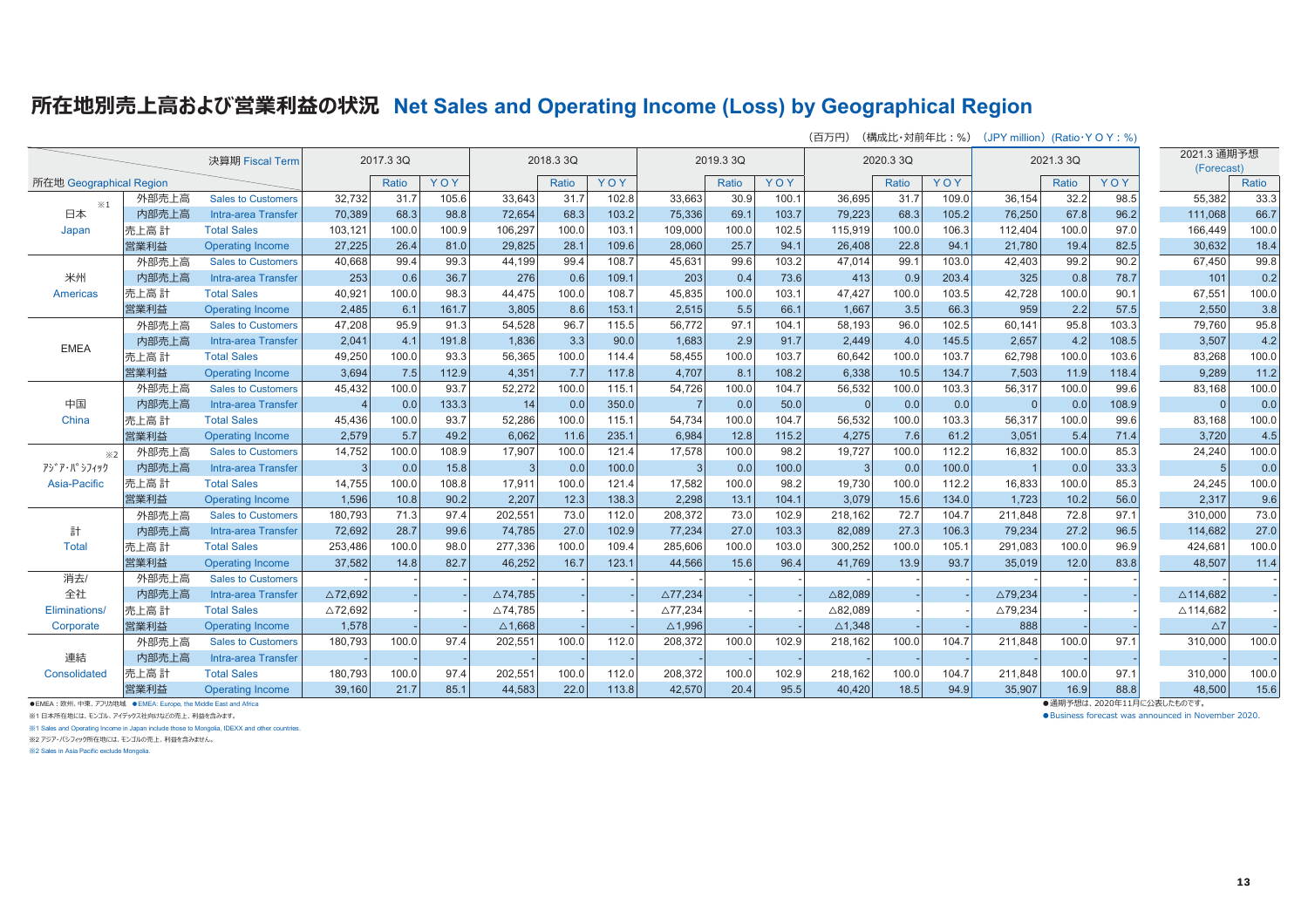### **関連データ Associated Data**

#### 株式情報 Stock Information



#### 出来高 Trading Volume of Sysmex Corporation カランプション おもちゃく おものに おもの 株主数の推移 おものをおく 発行済株式数の推移



#### 株価推移 Stock Price Range of Sysmex Corporation and the state of the state of the state of Shareholders by Category





(千株) (thousand shares)



208,631 208,964 209,154 209,266 209,344 '17.3 18.3 '19.3 '20.3 '20.9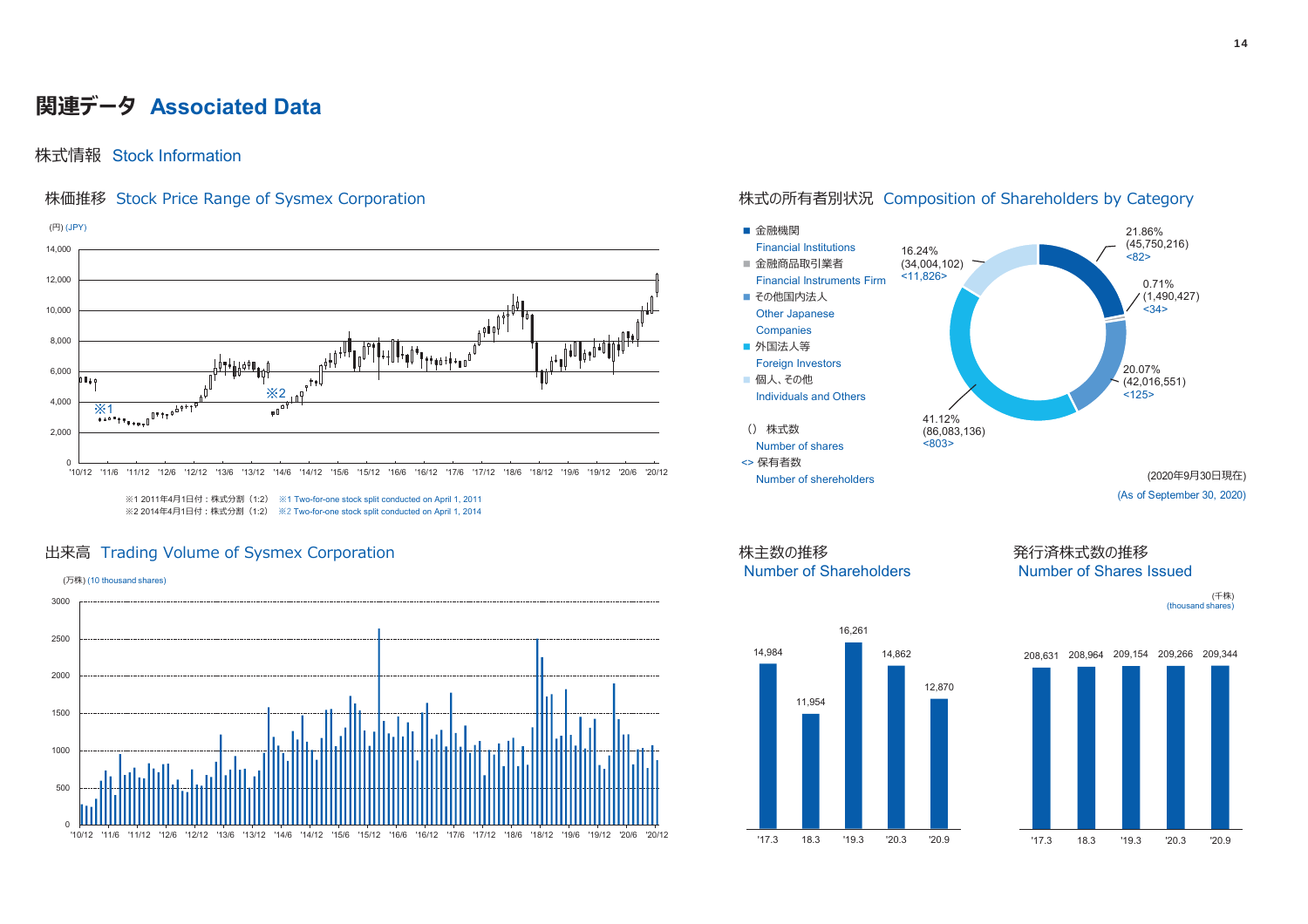### **ভਏ岜Corporate Data**

| シスメックス株式会社                                                               |                                                                                                                          |
|--------------------------------------------------------------------------|--------------------------------------------------------------------------------------------------------------------------|
| <b>Sysmex Corporation</b>                                                |                                                                                                                          |
| 本社所在地                                                                    | 〒651-0073 兵庫県神戸市中央区脇浜海岸通1丁目5番1号                                                                                          |
| <b>Address of Head Office</b>                                            | 1-5-1, Wakinohama-Kaigandori, Chuo-ku, Kobe, Hyogo 651-0073, Japan                                                       |
| 電話番号/Telephone                                                           | (078)265-0500 (代表)                                                                                                       |
| FAX/Facsimile                                                            | (078)265-0524                                                                                                            |
| 設立年月日/Date of Establishment                                              | 1968年2月20日/February 20,1968                                                                                              |
| 資本金 (千円) / Paid-in Capital (JPY thousand)                                | 13,135,935                                                                                                               |
| 従業員数 ※嘱託及びパートタイマーなどを含む/Number of Employees ※Including part-time employee |                                                                                                                          |
| 単独 (名) / Non-Consolidated                                                | 2,721                                                                                                                    |
| 連結 (名) / Consolidated                                                    | 9,441                                                                                                                    |
| 従業員平均年齢(才)/average age                                                   | 41.2                                                                                                                     |
| 従業員平均勤続年数 (年) / average years of employment                              | 12.3                                                                                                                     |
| 発行済株式総数(千株)/Number of Shares Issued(thousand shares)                     | 209,396                                                                                                                  |
| 決算期/Settlement Day                                                       | 3月31日/March 31                                                                                                           |
| 上場市場/Stock Listings                                                      | 東京証券取引所市場第一部/Tokyo Stock Exchange, First Section                                                                         |
| 証券コード/Stock Exchange Code Number                                         | 6869                                                                                                                     |
| 主な事業内容                                                                   | 臨床検査機器、検査用試薬ならびに関連ソフトウェアなどの開発・製造・販売・輸出入                                                                                  |
| <b>Main Line of Business</b>                                             | Development, manufacture, sales, import and export of diagnostics testing instruments and reagents, and related software |
| 主な販売先                                                                    | 国立病院、一般病院、大学、研究所、その他医療機関                                                                                                 |
| <b>Customers</b>                                                         | National and public hospitals, general hospitals, and other medical institutions, universities, and research institutes  |

(2020年12月31日現在) (As of December 31, 2020)